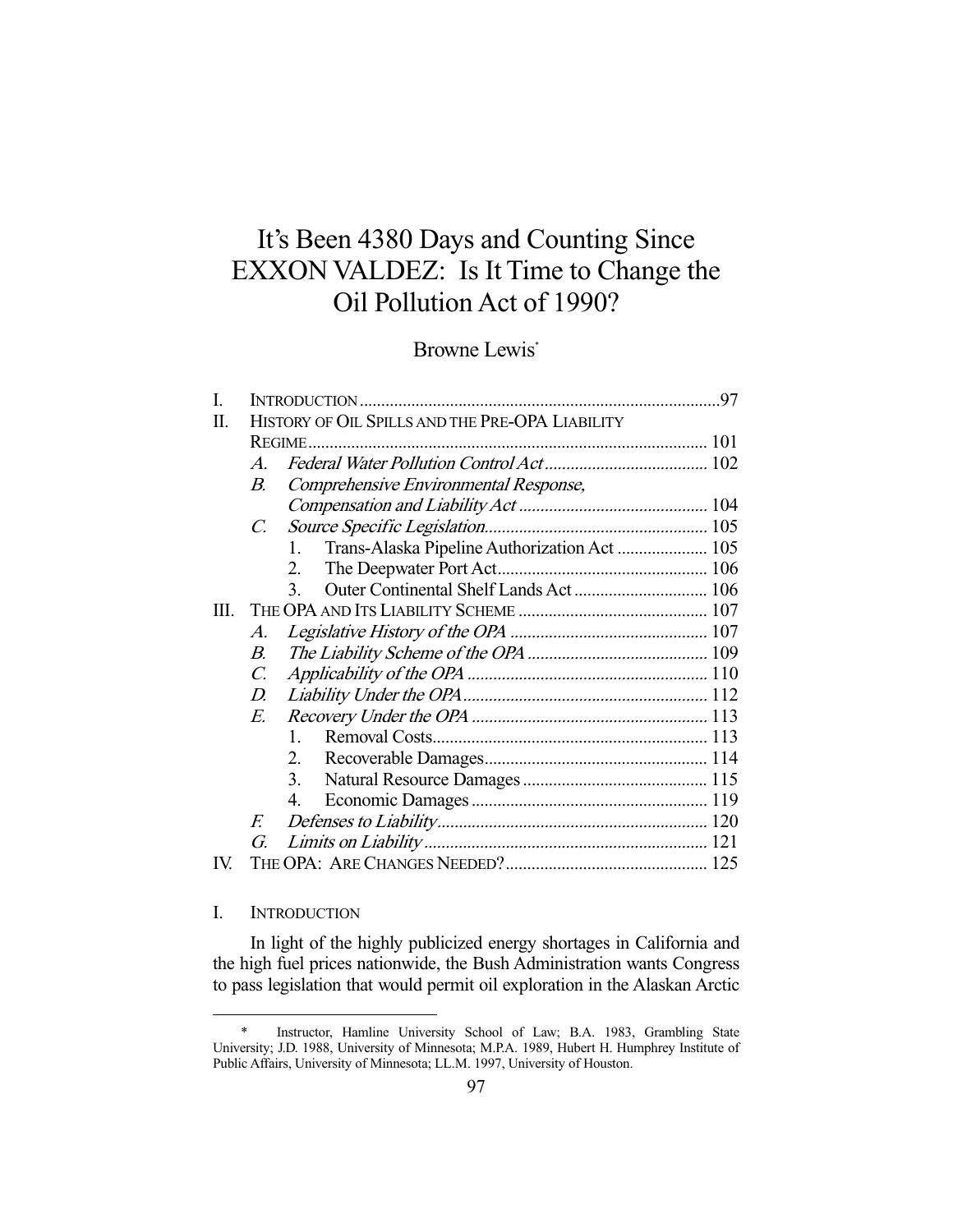National Wildlife Refuge.<sup>1</sup> President Bush has been able to make a strong case for his position because oil is an important part of our daily lives. We use it to run our cars, to heat our homes, and to cook our food. Thus, any action that would make the price of oil cheaper appears to be a good idea. The Bush Administration's proposal has also received support from natives of Alaska because of the promise of economic prosperity in the region. $2$ 

 However, the Bush Administration's desire to allow drilling in Alaska has not gone unchallenged.<sup>3</sup> Environmentalists who oppose drilling in Alaska have been quick to point out that pollution from petroleum products is one of the most widespread problems in pollution of the ocean.<sup>4</sup> They also emphasize that oil pollution can have devastating effects on the marine environment.<sup>5</sup> For example, the discharge of oil into the ocean may disrupt the food chain by poisoning algae, kelp, phytoplankton, benthic organisms, clams, crabs, lobsters, and sea birds.<sup>6</sup> In addition, the destruction of marine habitats and the poisoning of many millions of invertebrates can ruin the breeding grounds of many birds and fish.<sup>7</sup> Physical damage to the marine environment from oil spills can also cripple the local fishing industry.<sup>8</sup> Aside from causing physical damage to the environment, an oil spill can destroy the aesthetic beauty of the coastal area.<sup>9</sup> As a result, tourism in the coastal areas near an oil spill is often adversely affected.

 Every year thousands of oil spills are reported that either pollute, or threaten to pollute, the waters of the United States.<sup>10</sup> From 1973 through 1984, the United States experienced between 9000 and 12,000 oil spills in its waters each year.<sup>11</sup> Most of those spills were small enough that no

<sup>1.</sup> See Robert Schlesinger, Citing Oil Need, Bush Pushes Energy Bill; Senate Seeks Block on Arctic Drilling, BOSTON GLOBE, Oct. 12, 2001, at A6.

 <sup>2.</sup> See id.

 <sup>3.</sup> See id.

<sup>4.</sup> See David P. Berschauer, Oil and Water Don't Mix: Federal Private Causes of Action for Oil Spill Damages, 20 SW. U. L. REV. 395, 397 (1991) (discussing the hazards of oil pollution).

 <sup>5.</sup> See id.

 <sup>6.</sup> Id. at 397-98.

 <sup>7.</sup> B. MCCONNAUGHEY & R. ZOTTOLI, INTRODUCTION TO MARINE BIOLOGY 478-80 (4th ed. 1983).

<sup>8.</sup> See Union Oil Co. v. Oppen, 501 F.2d 558, 560 (9th Cir. 1974) (discussing damage to fishing grounds as a result of a Santa Barbara oil spill).

<sup>9.</sup> Dan McFadden, Paradise Lost: EXXON VALDEZ 10 Years Later, MSNBC, at http://www.msnbc.com/news/252314.asp (Mar. 24, 2001).

 <sup>10.</sup> For example, in 1989, the Coast Guard investigated 7859 marine pollution incidents. R. Michael Underhill, The Sovereign As Plaintiff: Clean Seas and Other Coin of the Realm, 3 U.S.F. MAR. L.J. 37, 37 (1991).

 <sup>11.</sup> H.R. REP. NO. 101-1026, at 26 (1990), reprinted in 1990 U.S.C.C.A.N. 727, 750.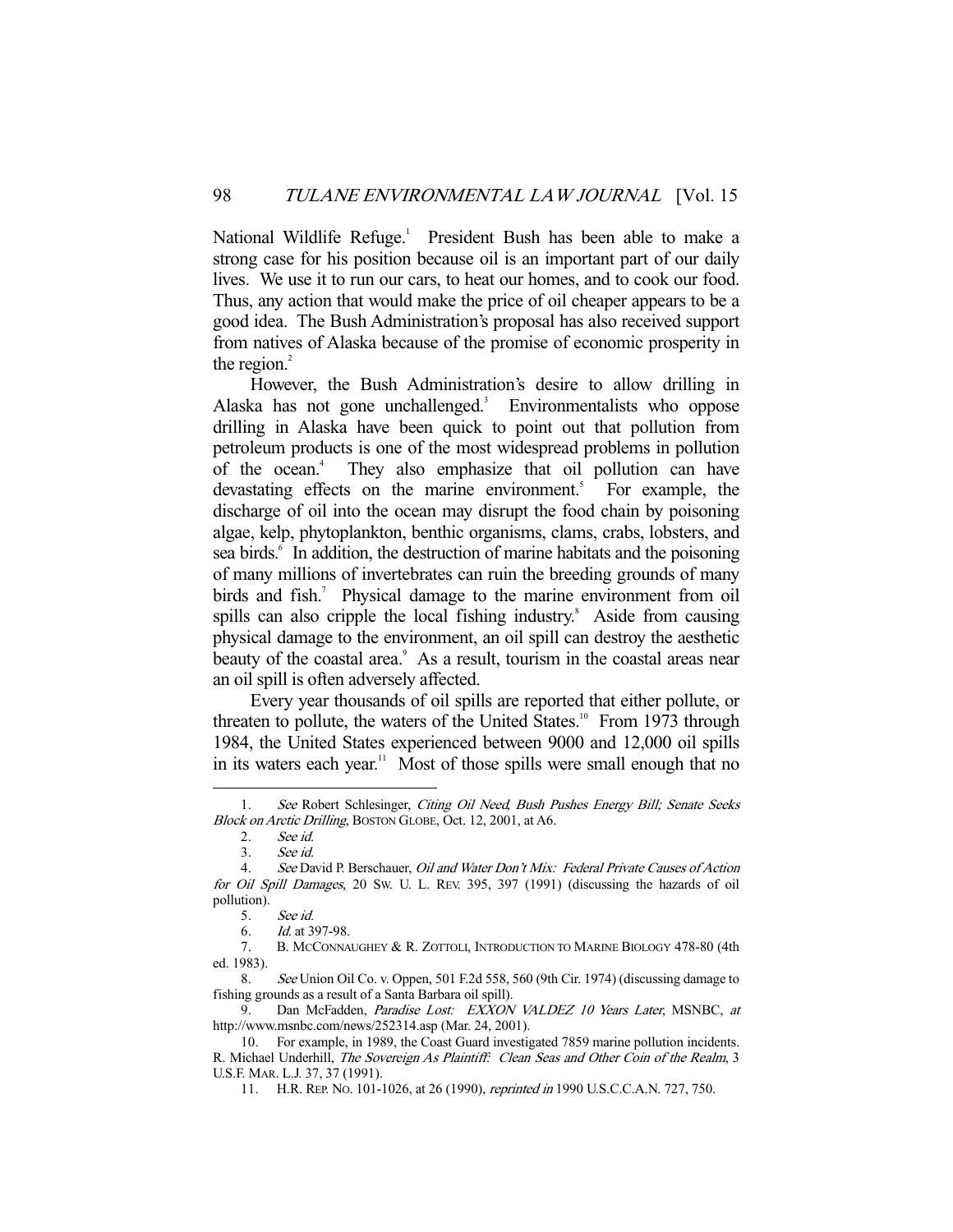cleanup effort was deemed necessary.<sup>12</sup> Nevertheless, during that time period, the total amount of oil released into the United States marine environment from oil spills ranged from a low of 8.2 million gallons in 1977 to a high of 21.5 million gallons in 1975.13 According to the United States Coast Guard (U.S.C.G.), from 1980 to 1986, 91 million gallons of oil spilled into U.S. waters.<sup>14</sup>

 According to statistics maintained by the U.S.C.G., there have been no spills of over one million gallons since 1990.<sup>15</sup> The volume of oil spilled into United States waters has continued to decline.<sup>16</sup> However, the largest oil spill into United States waters, since 1996, occurred on November 28, 2000.<sup>17</sup> That spill happened when a tank ship, WESTCHESTER, grounded in the Mississippi River.<sup>18</sup> As a result of the accident, approximately 538,000 gallons of crude oil were spilled into the river from the number one cargo tank.<sup>19</sup>

 In order to further bolster their position that oil spills pose a significant threat, environmentalists have raised the specter of the EXXON VALDEZ.<sup>20</sup> On March 24, 1989, the tanker EXXON VALDEZ<sup>21</sup> ran aground on Bligh Reef, Prince William Sound, Alaska.<sup>22</sup> The result was the worst oil spill disaster in the nation's history.<sup>23</sup> Almost eleven million gallons of crude oil poured into one of the most sensitive ecosystems in the country in less than five hours.<sup>24</sup> The damage to the environment was immediate and severe. An estimated 250,000 seabirds, 2800 sea otters, 300 harbor seals, 250 bald eagles, and 22 killer whales were killed as a result of the spill.<sup>25</sup> The oil washed up on approximately

 <sup>12.</sup> Id.

 <sup>13.</sup> Id.

<sup>14.</sup> Underhill, *supra* note 10, at 37.

 <sup>15.</sup> Id.

 <sup>16.</sup> See United States Coast Guard, Oil Spill Report: Annual Data and Graphics (1969- 2000), at http://www.uscg.mil/hq/gm/nwc/response/stats/ac.htm (last visited Feb. 15, 2002).

 <sup>17.</sup> Id.

 <sup>18.</sup> Id. 19. Id.

<sup>20.</sup> See Eyak Native Vill. v. Exxon Corp., 25 F.3d 773 (9th Cir. 1994), cert. denied, 513 U.S. 1102 (1994).

 <sup>21.</sup> The ship has been renamed SEA RIVER MEDITERRANEAN and carries crude between the Middle East and Europe. See Seariver Mar. Fin. Holdings, Inc. v. Pena, 952 F. Supp. 9, 10 (D.D.C. 1997).

 <sup>22.</sup> McFadden, supra note 9, at http://www.msnbc.com/news/252314.asp.

 <sup>23.</sup> Id.

<sup>24.</sup> *Id.*<br>25. The

The state of Alaska and the United States sued Exxon for the injury to the environment. In order to resolve those cases, Exxon signed a consent decree on October 8, 1991, agreeing to pay at least \$900 million to restore the damaged natural resources. See Eyak Native Vill., 25 F.3d at 775.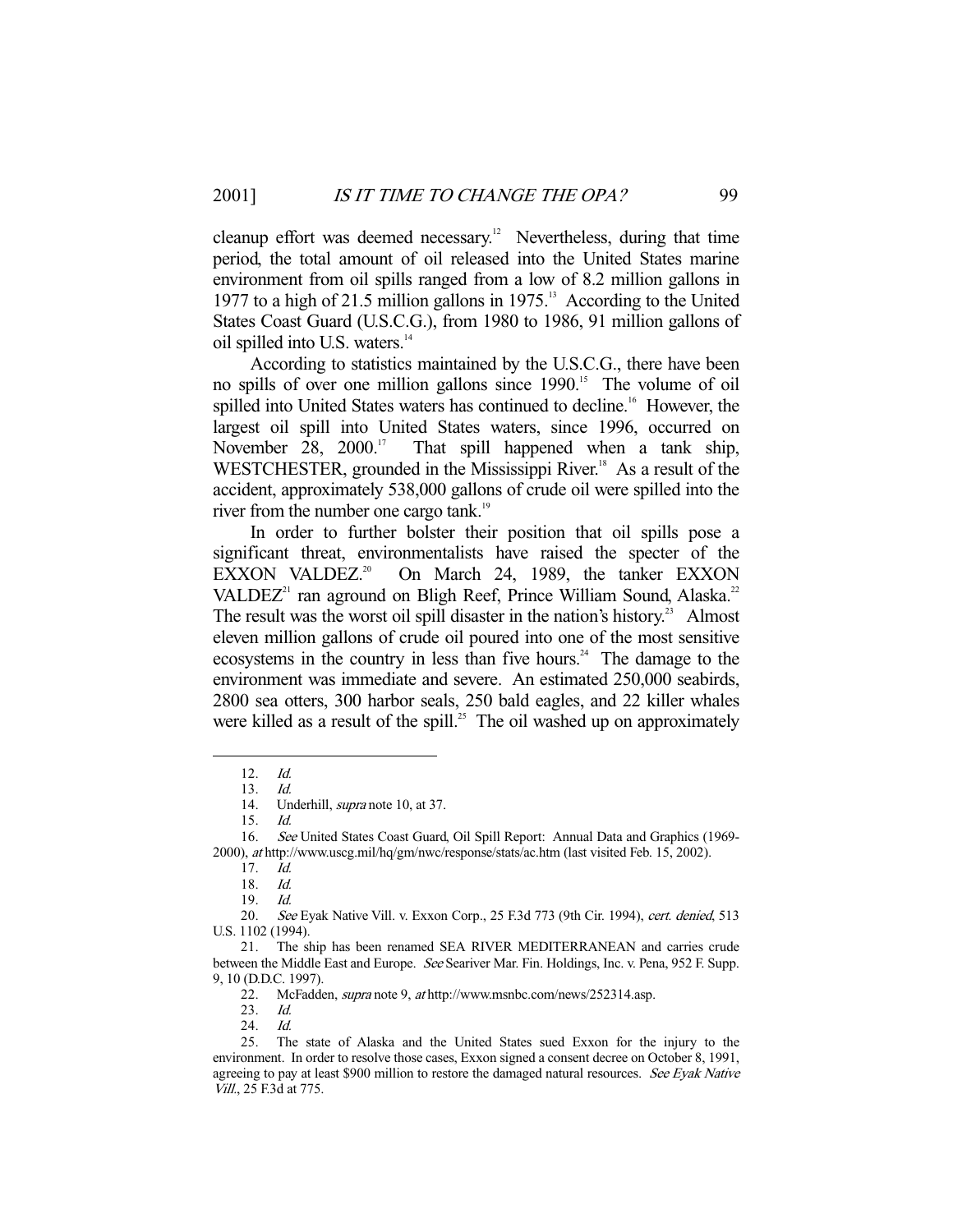1300 miles of shoreline and drifted as far west as the Aleutian Peninsula.<sup>26</sup> According to a reporter on the scene, the oil was everywhere, even tracked into the hotels.<sup>27</sup> In addition to the EXXON VALDEZ incident, persons against drilling in Alaska have pointed to a recent oil spill into Prince William Sound, Alaska to demonstrate that the area is still vulnerable to oil spills.<sup>28</sup>

 Industry leaders and others who support oil exploration in Alaska have countered the environmentalists by noting that the likelihood of another EXXON VALDEZ is remote. Moreover, persons in favor of drilling in Alaska contend that Congress has taken the necessary steps to deal with oil spills.<sup>29</sup> They claim that one of those steps taken was when Congress unanimously passed the Oil Pollution Act of 1990 (OPA).<sup>30</sup> In signing the OPA into law, President George Bush declared it to be a means of providing "the prevention, response, liability, and compensation components [which] fit together into a compatible and workable system that strengthens the protection of our environment."<sup>31</sup>

 The enactment of the OPA was a step in the right direction, but the OPA is not a cure-all. One of the key purposes of the OPA was to respond to the problems created by the EXXON VALDEZ spill.<sup>32</sup> The preventative measures were designed to avoid another oil spill of that magnitude.<sup>33</sup> Unfortunately, as long as oil products are transported over the water, there is the potential for a major oil spill. Consequently, before relying upon the safeguards of the OPA, the supporters of oil drilling in Alaska need to take a hard look at the liability scheme established by the OPA.

 The purpose of this Article is to analyze the liability scheme established by the OPA to determine if it is adequate to deal with another

 <sup>26.</sup> McFadden, supra note 9, at http://www.msnbc.com/news/252314.asp.

 <sup>27.</sup> Bruce Gray reported, "The oil was everywhere. . . . I had not imagined that ten years later there still could be oil on the beach. The oil looks exactly like it did, only in smaller amounts. It was just as disgusting looking and it still has that toxic smell," McFadden, *supra* note 9, at http://www.msnbc.com/news/252314.asp.

 <sup>28.</sup> On August 4, 2001, a sunken fishing vessel spilled about 35,000 gallons of diesel the entire contents of the boat's fuel tank—into Prince William Sound. See Associated Press, Workers Mopping Up Diesel Spilled in Prince William Sound, CHI. TRIB., Aug. 8, 2001, at A12.

<sup>29.</sup> See 147 CONG. REC. 58,373 (daily ed. July 30, 2001) (statement of Sen. Murkowski). 30. Id.

 <sup>31.</sup> Statement by President George Bush Upon Signing H.R. 1465, 1990 U.S.C.C.A.N 861-1; see also Daniel Kopec & Philip Peterson, Crude Legislation: Liability and Compensation Under the Oil Pollution Act of 1990, 23 RUTGERS L.J. 597, 598 (1992).

<sup>32.</sup> See Steven R. Swanson, OPA +10: The Oil Pollution Control Act of 1990 After 10 Years, 32 J. MAR. L. & COM. 135, 142 (2001).

 <sup>33.</sup> Paul A.C. Jaffe & Antonio J. Rodriguez, The Oil Pollution Act of 1990, 15 TUL. MAR. L.J. 1, 23 (1990).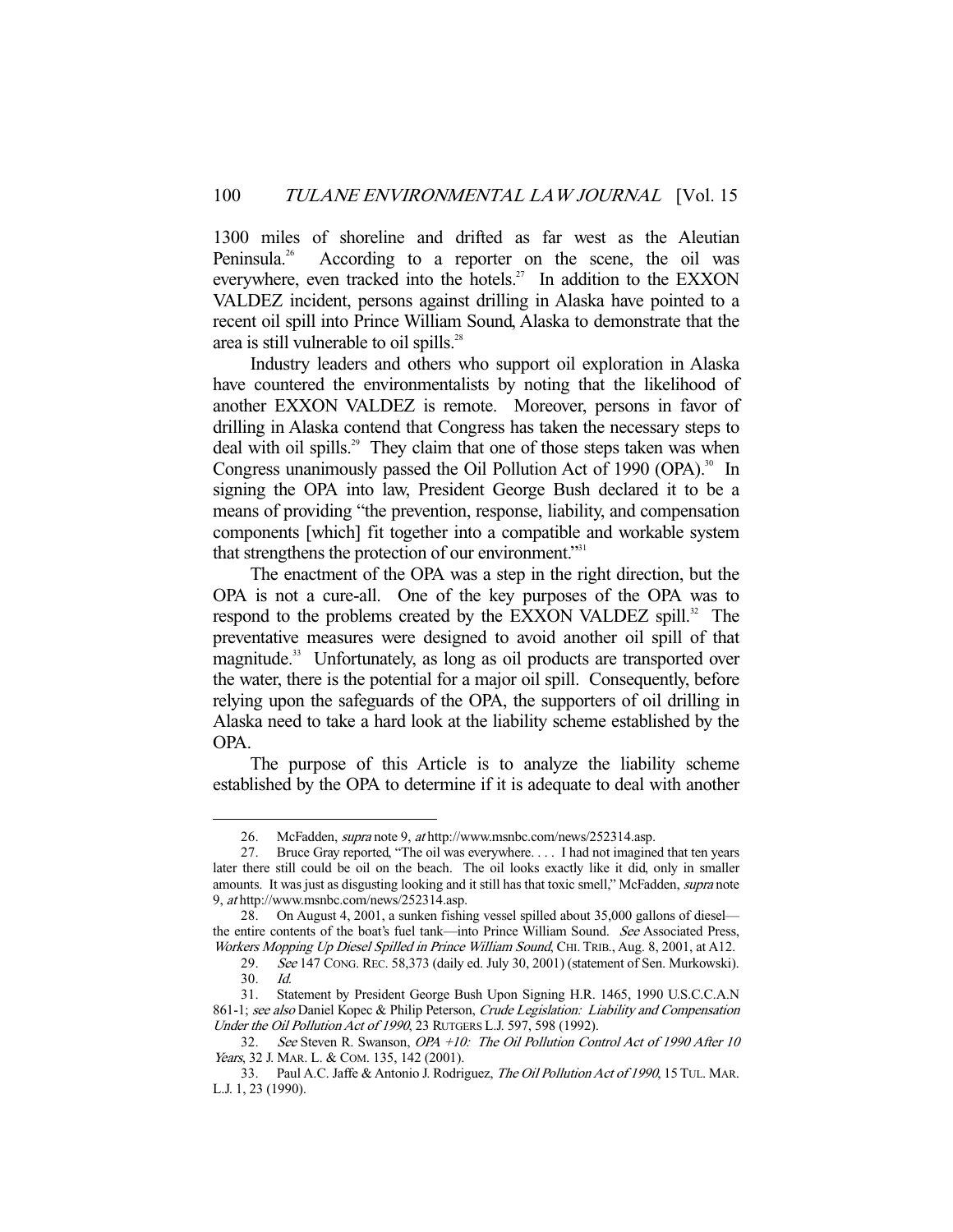major oil spill. To that end, this Article is divided into three Parts. The first Part examines the liability scheme that existed prior to the EXXON VALDEZ oil spill. In the second Part, the Article analyzes the liability scheme that was created by the OPA. The final Part of the Article evaluates whether the OPA's liability scheme would be able to effectively deal with an oil spill of the magnitude of the EXXON VALDEZ oil spill.

#### II. HISTORY OF OIL SPILLS AND THE PRE-OPA LIABILITY REGIME

 The public became more aware of the environmental dangers of oil transportation after the TORREY CANYON disaster off the southwest coast of England on March 18,  $1967$ <sup>34</sup>. The grounded oil supertanker TORREY CANYON poured 120,000 tons of heavy crude oil onto a hundred miles of British and French coasts.<sup>35</sup> The clean-up problems and costs became a public concern.<sup>36</sup> The TORREY CANYON incident was followed by an oil spill that occurred off the coast of Santa Barbara, California, in  $1969$ <sup>37</sup> Because the Santa Barbara spill occurred in the United States, the American public opinion focused upon the additional hazards associated with exploration facilities.<sup>38</sup> Therefore, the public looked to the United States Congress to enact legislation to address the problem.

 Congressional response to the American people's desire for legislation that addressed oil spill liability proceeded at an irregular pace.<sup>39</sup> Hence, the end result was a group of statutes that established a patchwork scheme of liability limits, legal defenses, and compensation programs.40 The requirements of those statutes were amended, expanded, and strengthened by the OPA.<sup>41</sup> Although the major parts of those statutes still have application in admiralty law, their liability provisions

 <sup>34.</sup> MICHAEL M'GONIGLE & MARK W. ZACHER, POLLUTION, POLITICS AND INTERNATIONAL LAW 5 (1979).

 <sup>35.</sup> Id.

 <sup>36.</sup> After the supertanker TORREY CANYON spilled crude oil off the coast of England in 1967, Congress enacted the Port and Waterways Safety Act of 1972 to require more stringent regulations for tankers and to provide for more comprehensive remedies in the event of an oil spill. 33 U.S.C. § 1221 (1994).

 <sup>37.</sup> Thomas J. Wagner, The Oil Pollution Act of 1990: An Analysis, 21 J. MAR. L. & COM. 569, 570-71 (1990).

 <sup>38.</sup> Id.

 <sup>39.</sup> Note, Statutory Liability for Oil Pollution from Vessels in Marine Environments, 3 U.S.F. MAR. L.J. 267, 269 (1991).

 <sup>40.</sup> Id.

 <sup>41.</sup> United States v. Murphy Exploration & Prod. Co., 939 F. Supp. 489, 491 (E.D. La. 1996).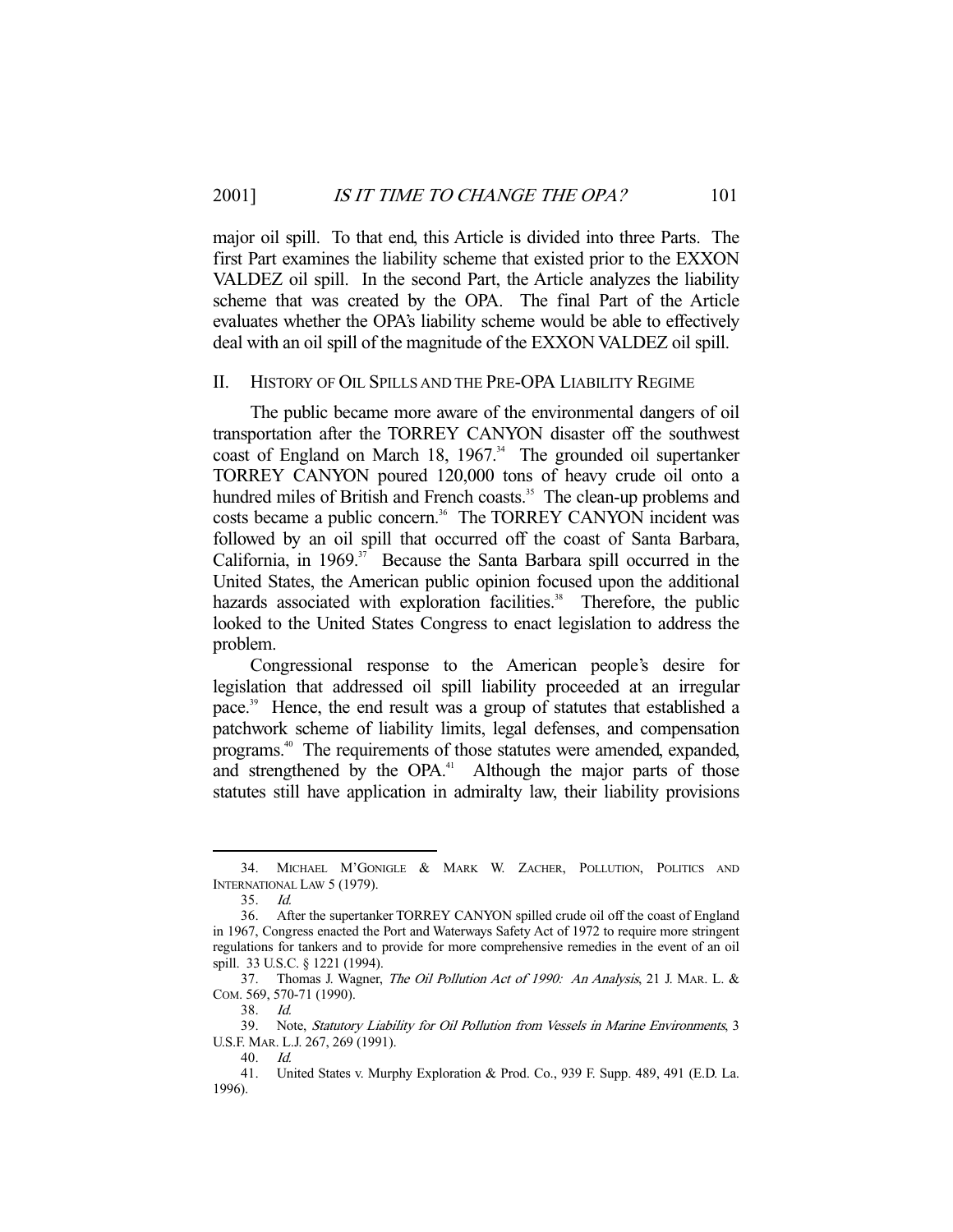have been affected by the OPA.<sup>42</sup> Thus, any article analyzing the impact of the OPA must include some discussion of the relevant parts of those statutes.

## A. Federal Water Pollution Control Act

 Congress's passing the Federal Water Pollution Control Act (FWPCA) of 1970 began the modern era of domestic oil legislation.<sup>43</sup> The law, as expanded by the FWPCA Amendments of 1972, declared a national policy that prohibited discharges of oil and imposed civil penalties and strict liability for federal cleanup costs.<sup>44</sup> Section 311 of the FWPCA addressed oil and hazardous substance spill liability.<sup>45</sup> Under the Act, the responsible parties included owners, operators, or any onshore or offshore facility from which oil was discharged into or upon the navigable waters of the United States, the adjoining shorelines, or the waters of the contiguous zone.<sup>46</sup>

 The FWPCA authorized, but did not mandate, federal removal of oil spills and approval of response plans.<sup> $47$ </sup> The Act gave the federal government the authority to remove or arrange for the removal of oil unless it was determined that the owner or operator of the responsible facility or vessel would properly undertake the removal.<sup>48</sup> The federal government was entitled to recover the full amount of the costs it incurred while cleaning up any oil spill which resulted from willful negligence or misconduct within the knowledge of the owner.<sup>49</sup> If the government could not show willful negligence or misconduct, the FWPCA provided for a specific dollar limit of liability for removal costs based upon the type of facility or vessel.<sup>50</sup> The removal costs included any costs or expenses the government incurred when it restored or replaced natural resources that were damaged or destroyed by the

 <sup>42.</sup> See 33 U.S.C. § 2004 (1994) (repealing 43 U.S.C. §§ 1811-1824 of the OSCA); 33 U.S.C. § 4302(m) (amending § 1514(a) of the Deepwater Port Act); id. § 8102(a)(1) (amending, then repealing TAPAA, 43 U.S.C.  $\S$  1653(c)).

 <sup>43.</sup> See 33 U.S.C. §§ 1251-1276.

<sup>44.</sup> See id. Prior to the passage of the OPA, the FWPCA was the sole federal law that allowed for the recovery of damages after oil spills.

 <sup>45.</sup> See id. § 1321.

<sup>46.</sup> Id.  $\S$  1321(f)(1), (f)(2).

 <sup>47.</sup> United States v. Murphy Exploration & Prod. Co., 939 F. Supp. 489, 491 (E.D. La. 1996). The OPA amended the FWPCA to require such efforts and to expand the oversight and cleanup responsibilities of the federal government. The OPA also increased potential liabilities of responsible parties and significantly broadened financial responsibility requirements. Id.

<sup>48.</sup> See 33 U.S.C. § 1321(c)(1), (c)(3).

<sup>49.</sup> See id. § 1321(f)(1).

<sup>50.</sup> See id. § 1321(f)(1)-(f)(3).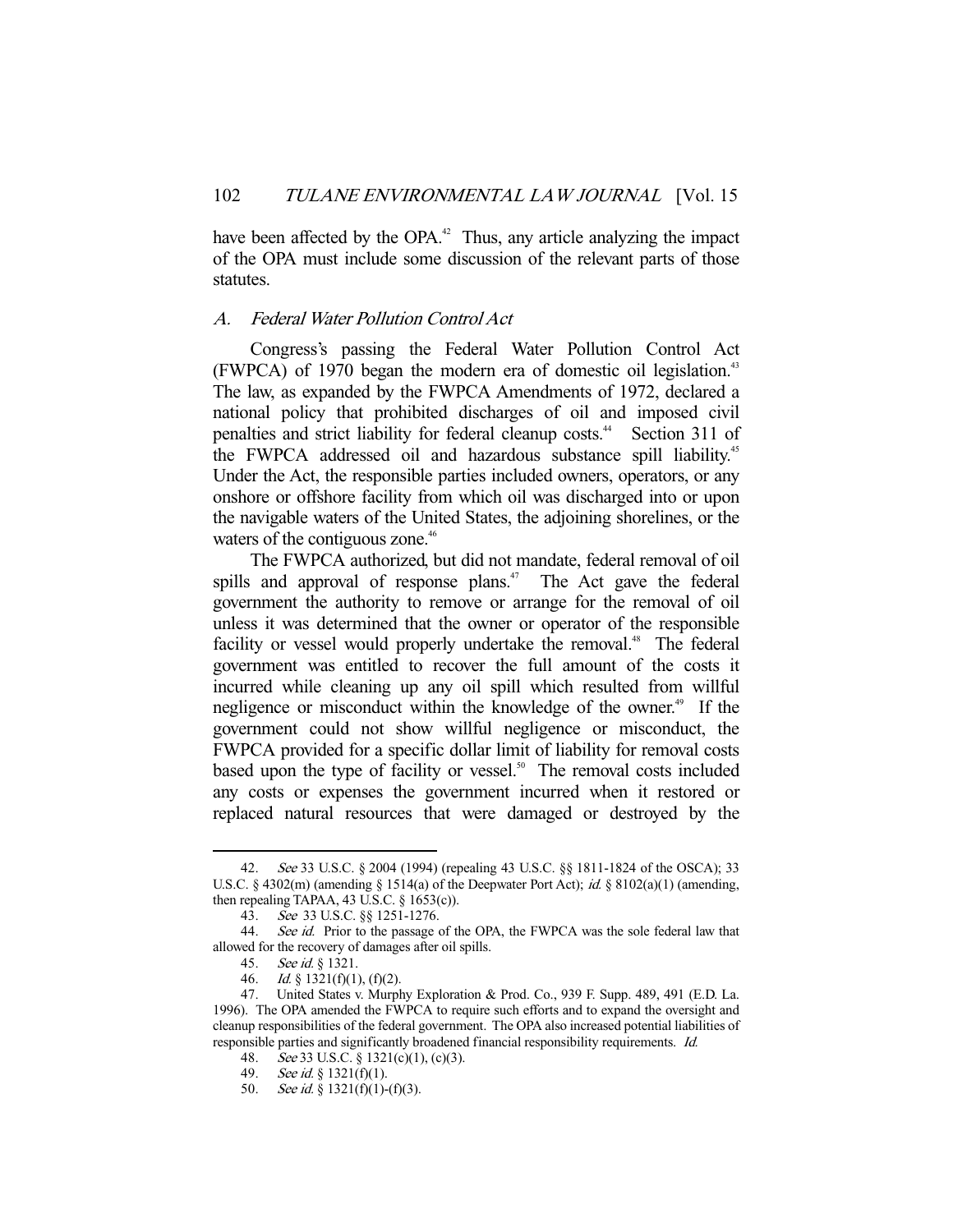discharge of oil.<sup>51</sup> However, the owner or operator could avoid liability for those removal costs if it could establish that the discharge of oil was caused solely by an act of God, an act of war, negligence on the part of the United States, or an act or omission of a third party.<sup>52</sup>

 Under the FWPCA, private parties could not recover damages or cleanup costs caused by an oil spill from a vessel.<sup>53</sup> Private parties usually had to recover their losses under maritime tort principles.<sup>54</sup> Consequently, in order to recover for damages caused by an oil discharge, the private plaintiff had to establish culpable negligence.<sup>55</sup> The right of recovery was commonly based upon damage to property in which the claimant had a proprietary interest.<sup>56</sup> In the absence of such an interest, the private party did not have a right of action to recover for purely economic losses or losses caused by interference with contractual rights.<sup>57</sup> An exception to this general principle was recognized in favor of fishermen.<sup>58</sup> The fact that private parties had to rely on tort principles to establish liability for marine pollution damages was a major weakness in the application of the FWPCA.<sup>59</sup>

 The 1972 FWPCA amendments were subsequently amended by the Clean Water Act (CWA) of  $1977.^{60}$  Although those amendments have undergone substantial changes, they largely remain in force today.<sup>61</sup> The CWA specifically prohibits "the discharge of any oil or hazardous substances in or upon the navigable waters of the United States, its shorelines, or its contiguous zone subject to certain limited exceptions."<sup>62</sup> The 1977 amendments to the Act increased the liability limits for seagoing vessels from \$100 per gross registered ton (GRT) to \$150 per GRT and removed the \$14 million ceiling on liability. $63$  Under the CWA, states that had been affected by a discharge of oil are allowed to act where necessary to remove such discharge and to be reimbursed, from

-

57. See, e.g., Conner v. Aerovox, Inc., 730 F.2d 835 (1st Cir. 1984), cert. denied, 470 U.S. 1050 (1985).

58. See Union Oil Co. v. Oppen, 501 F.2d 567 (9th Cir. 1974).

59. Gold, *supra* note 54, at 436.

<sup>51.</sup> See id.  $\S$  1321(f)(4).

 <sup>52.</sup> See id. § 1321(f)(1).

<sup>53.</sup> See id. § 1321(o)(1).

 <sup>54.</sup> Edgar Gold, Marine Pollution Liability After "Exxon Valdez": The U.S. "All-Or-Nothing" Lottery!, 22 J. MAR. L. & COM., 423, 435 (1991); see also In re Cleveland Tankers, Inc., 791 F. Supp. 669, 674 (E.D. Mich. 1992).

<sup>55.</sup> See Cleveland Tankers, 791 F. Supp. at 674.

 <sup>56.</sup> See id.

 <sup>60.</sup> See 33 U.S.C. §§ 1281-1297 (1994).

 <sup>61.</sup> See id.

 <sup>62.</sup> Id. § 1321(b)(3).

 <sup>63.</sup> Id. § 1321(f)(1).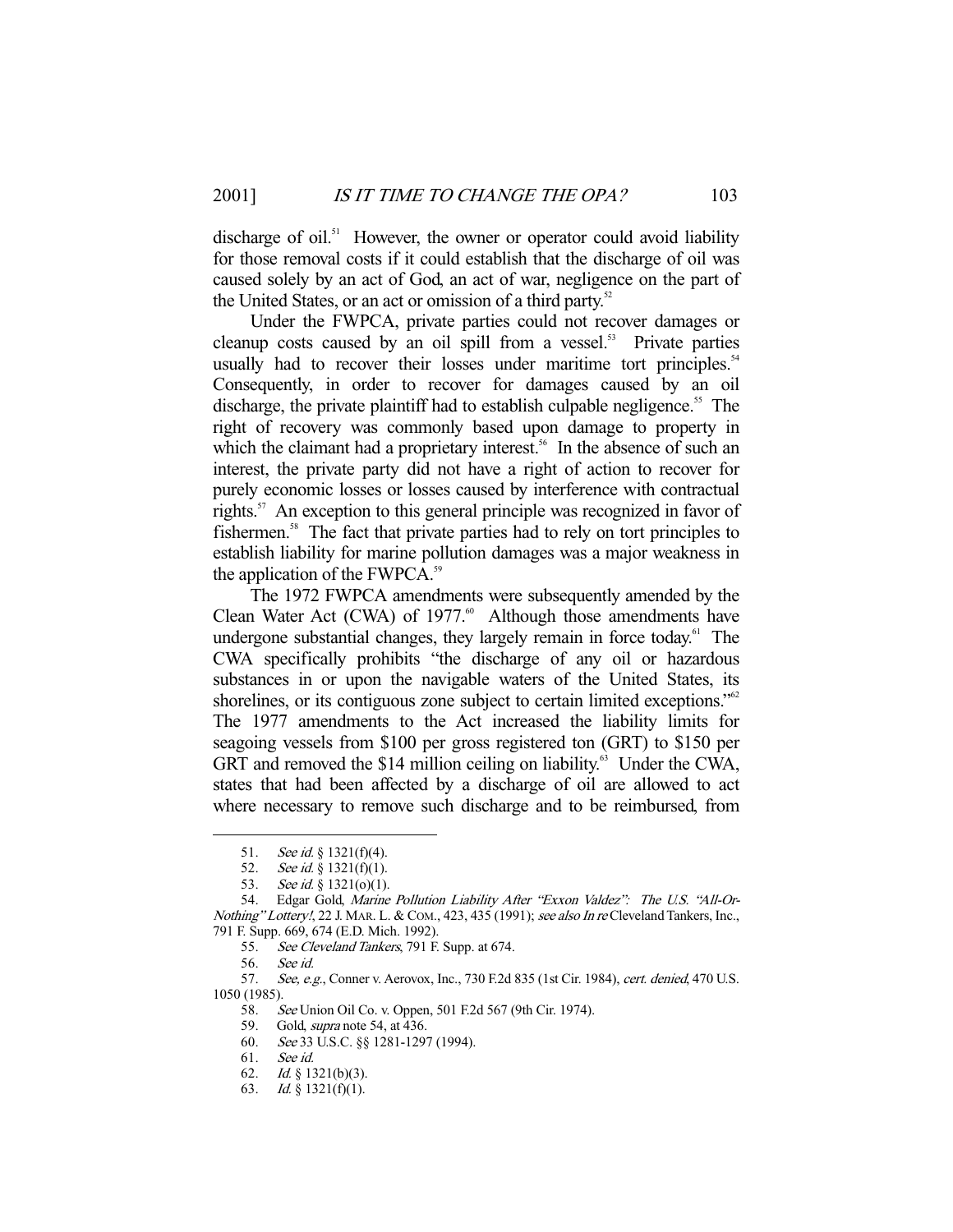the fund established under section 1321(k) of the FWPCA, for the reasonable costs incurred in the removal.<sup>64</sup> A key weakness of the CWA is that it fails to establish effective preventive and immediate response mechanisms which would prevent spills altogether or provide for a prompt response that is critical in limiting the effects of a spill.<sup>65</sup>

## B. Comprehensive Environmental Response, Compensation and Liability Act

 CERCLA was passed in 1980 to provide a broad system of liabilities and responsibilities for damages arising from the release of hazardous substances into the environment.<sup>66</sup> The term "environment" includes the navigable waters, the waters of the contiguous zone, and the ocean waters in which the natural resources are under the exclusive management of the United States.<sup>67</sup> The Act imposes liability upon the owner or operator of vessels used to transport hazardous substances to disposal or treatment sites.<sup>68</sup>

 CERCLA regulates discharges of hazardous substances onto land or into groundwater.<sup>69</sup> According to the statute, the term "hazardous" substance" does not include petroleum (including crude oil, or any fraction thereof) which is not otherwise specifically listed or designated as a hazardous substance.<sup>70</sup> Therefore, liability for discharges of oil from vessels into marine environments are not covered by CERCLA.<sup>71</sup>

 <sup>64.</sup> The OPA repealed section (k) of the FWPCA. Additionally, the OPA authorizes the transfer of revenues remaining in the FWPCA fund to the fund established by the OPA. See id.  $§$  2002(b)(2).

 <sup>65.</sup> The OPA's purpose was not to supplant the CWA's governance over oil discharges, but to provide more extensive and effective legislative means of dealing with oil spills by doing things like establishing Coast Guard response teams and requiring the use of double hull tankers.

 <sup>66.</sup> See 42 U.S.C. §§ 9601-9675 (1994).

 <sup>67.</sup> Id. § 9601(8).

 <sup>68.</sup> Id. § 9607(a).

 <sup>69.</sup> See id. § 9602.

<sup>70.</sup> *Id.* § 9601(8), (14).

 <sup>71.</sup> Under the OPA, the term "oil" refers to all types of petroleum, crude, and fuel oil not covered in section 101(14) of CERCLA. 33 U.S.C.  $\S 2701(23)$  (1994). By defining the term in that manner, Congress intended to give the OPA the "broadest possible coverage without causing confusion and conflict with CERCLA, which is limited to hazardous substances excluding oil and other forms of petroleum." Damon L. Vickers, Deterrence or Prevention—Two Means of Environmental Protection: An Analysis of the Oil Pollution Act of 1990 and Oregon Senate Bill <sup>242</sup>, 28 WILLAMETTE L. REV. 405, 406 (1992); Sun Pipe Line Co. v. Conewago Contractors, Inc., No. 4:CV-93-1995, 1994 WL 539326, at \*12 (M.D. Pa. 1994).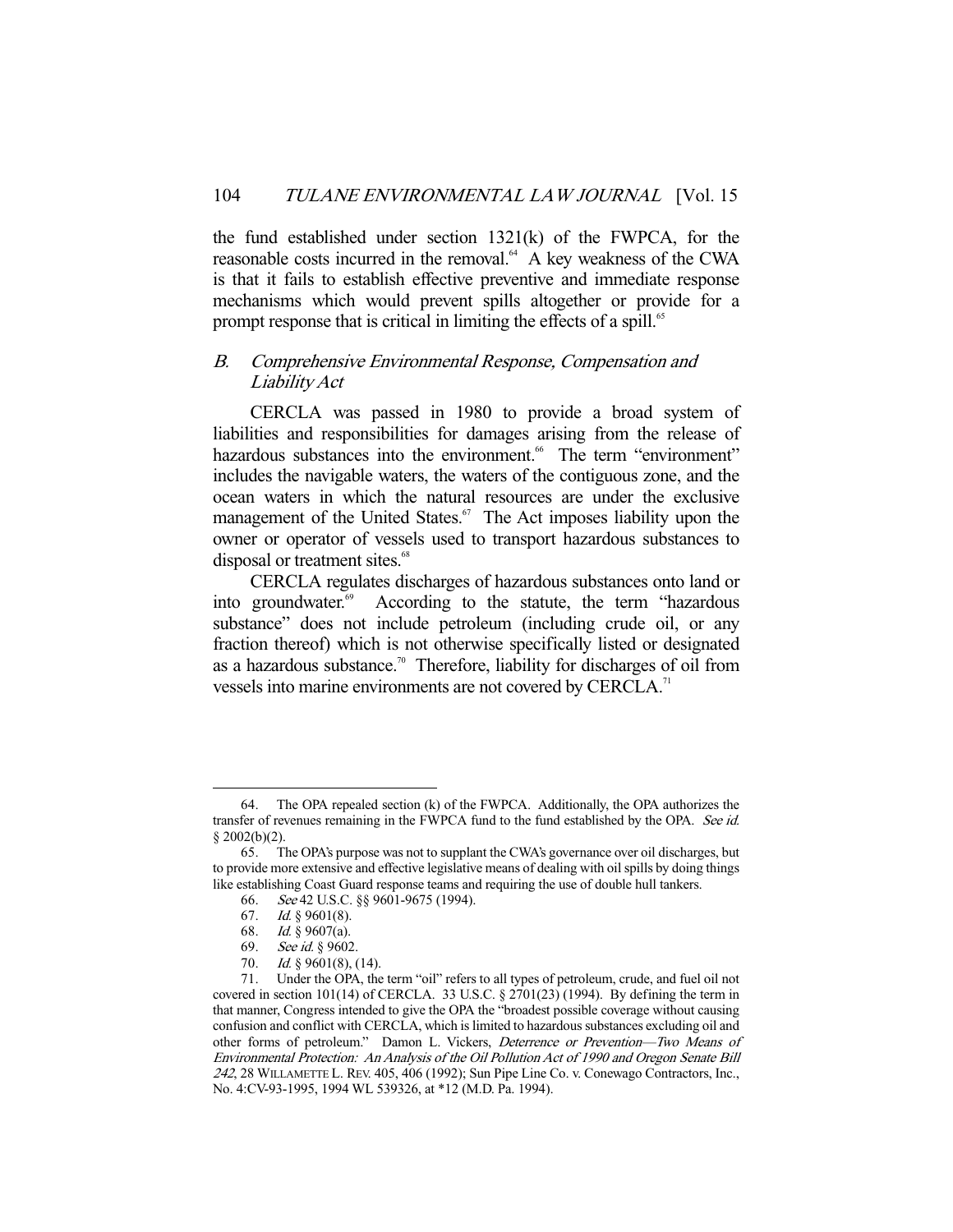## C. Source Specific Legislation

 CERCLA and the CWA are two major pieces of federal environmental legislation of general application. Other federal statutes of more limited application have, in the past, governed pollution located in certain geographic areas or pollution resulting from certain activities. These statutes are referred to as source-specific legislation.<sup>72</sup> As sourcespecific pollution hazards were identified, Congress passed special measures to deal with those hazards.<sup>73</sup> The three main statutes enacted to deal with oil pollution were the Trans-Alaska Pipeline Authorization Act, the Deepwater Port Act, and the Outer Continental Shelf Lands Act.<sup>74</sup>

## 1. Trans-Alaska Pipeline Authorization Act

 The Trans-Alaska Pipeline Authorization Act of 1973 (TAPAA) was the first law enacted supplementing section 311 of the  $FWPCA.^{75}$  The Act imposes strict liability for damages caused by marine spills of Alaska crude oil transported through the Trans-Alaska pipeline and loaded onto vessels at the pipeline terminal.<sup>76</sup> The TAPAA established a \$100 million fund by imposing a tax on all oil transported through the Trans-Alaska pipeline.<sup>77</sup> The fund can be used to finance or reimburse cleanup costs for oil spills occurring from oil transported along, or in the vicinity of, the pipeline,<sup>78</sup> including oil from vessels loaded at the pipeline's terminal facilities.<sup>79</sup> The TAPAA fund can also be used to compensate for damages in excess of the government's cleanup costs, including natural resource damages and private property and economic damages.<sup>80</sup> Vessel owners are strictly liable for the first \$14 million of all such cleanup costs and other damages.<sup>81</sup> The fund may be used to cover the remainder of the costs up to  $$100$  million per incident.<sup>82</sup>

-

76. *See id.* § 1653(c).

 <sup>72. 42</sup> U.S.C. § 9601-9675.

 <sup>73.</sup> Id.

 <sup>74.</sup> Many of the provisions of those statutes were affected or consolidated by the OPA. See 43 U.S.C. §§ 1651-1655 (1994); 33 U.S.C. §§ 1501-1024; 43 U.S.C. §§ 1331-1333.

 <sup>75. 43</sup> U.S.C. §§ 1651-1655.

<sup>77.</sup> Id.  $\S$  1653(c)(5).

<sup>78.</sup> *Id.* § 1653(a)(1).

<sup>79.</sup> *Id.* § 1653(c)(1).

<sup>80.</sup> Id.  $\frac{1}{9}$  1653(a)(1).

<sup>81.</sup> Id. § 1653(c)(3).

 <sup>82.</sup> Id.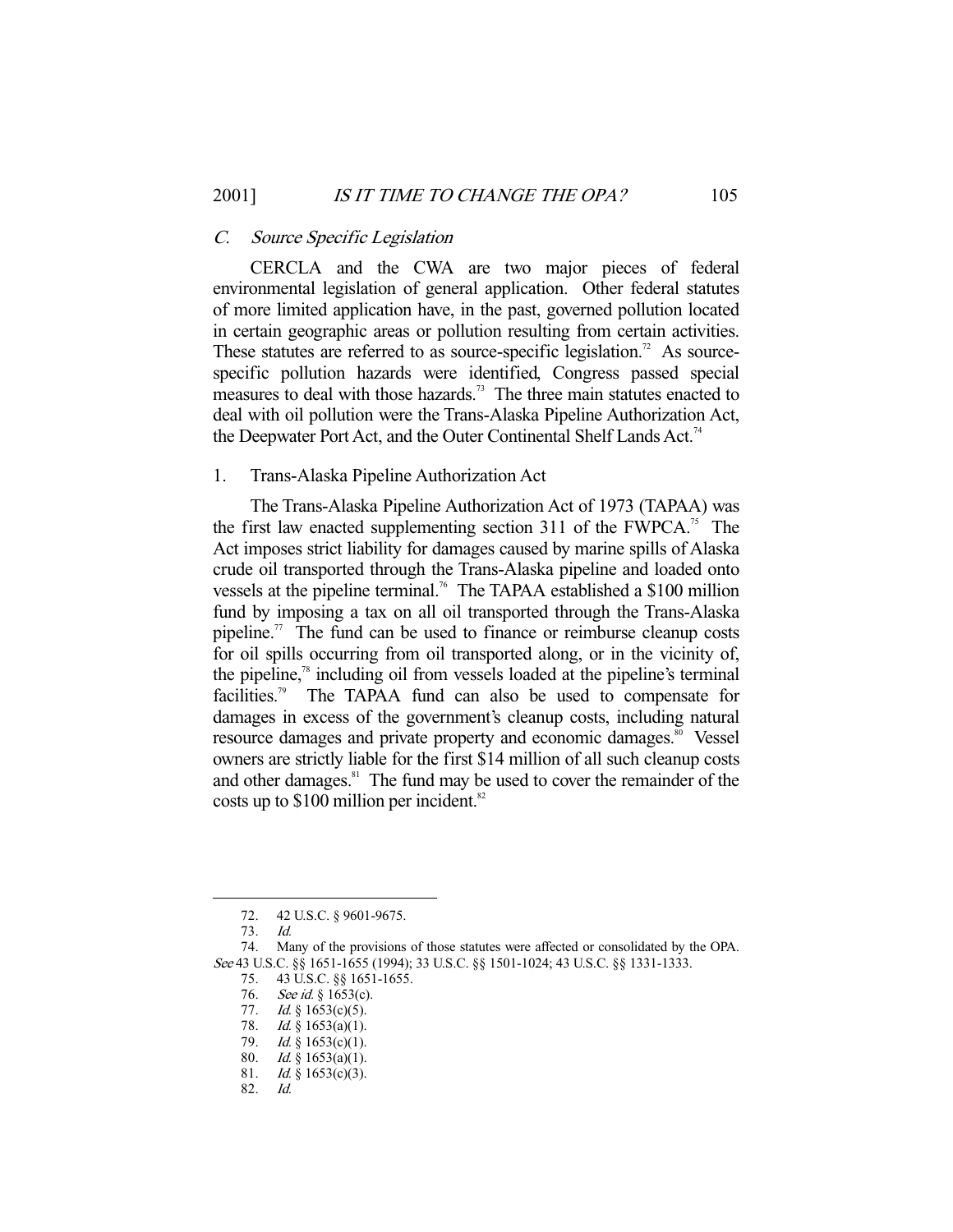## 2. The Deepwater Port Act

 On January 3, 1975, the President signed the Deepwater Port Act of 1974 (DWPA). $83$  The purpose of the DWPA was to establish a licensing and regulatory program governing offshore deepwater port development beyond the territorial limits and off the coast of the United States.<sup>84</sup> Such facilities would be used to transfer oil and natural gas supplies transported by tanker to and from states of the United States.<sup>85</sup> DWPA makes the owner or operator of a vessel or the licensee of a deepwater port<sup>86</sup> liable for cleanup costs and damages resulting from oil spilled from deepwater ports, from vessels carrying oil from a deepwater port, or from any vessel located in a deepwater port's safety zone.<sup>87</sup> A deepwater port safety zone is "the safety zone established around a deepwater port as determined by the Secretary."<sup>88</sup> Relying upon the DWPA, the government can recover natural resources damages for injury to the marine environment.<sup>89</sup> The DWPA also extends recovery rights to individuals<sup>90</sup> and allows the United States Attorney General to pursue class actions for property damages.<sup>91</sup>

## 3. Outer Continental Shelf Lands Act

 The Outer Continental Shelf Lands Act of 1953 (OCSLA) established federal jurisdiction over submerged lands on the continental shelf beyond three miles from the coastline.<sup>92</sup> In 1978, with the increased risk of damage to marine and coastal environments caused by expanded development of oil and gas resources on the outer continental shelf (OCS), the OCSLA of 1953 was amended.<sup>93</sup> The amendment imposed strict liability for oil spills on owners and operators of any offshore

<sup>83.</sup> See 33 U.S.C. §§ 1501-1524 (1994).

<sup>84.</sup> See id. § 1501(b).

 <sup>85.</sup> S. REP. NO. 93-1217, at 1 (1974), reprinted in 1974 U.S.C.C.A.N. 7529, 7531.

 <sup>86.</sup> A deepwater port is defined as any fixed or floating manmade structure other than a vessel, or any group of such structures, located beyond the territorial sea and off the coast of the United States and which are used, or intended for use, as a port or terminal for the loading and further handling of oil for transportation to any state. See 33 U.S.C. § 1502(9).

<sup>87.</sup> See id. § 1518(a)(3)(A).

 <sup>88.</sup> Id. § 1502(16).

<sup>89.</sup> *See id.* § 1517(1)(3).

<sup>90.</sup> *See id.* § 1515(a).

 <sup>91.</sup> See id.

<sup>92.</sup> See 43 U.S.C. §§ 1331-1333 (1994).

<sup>93.</sup> See id. § 1801.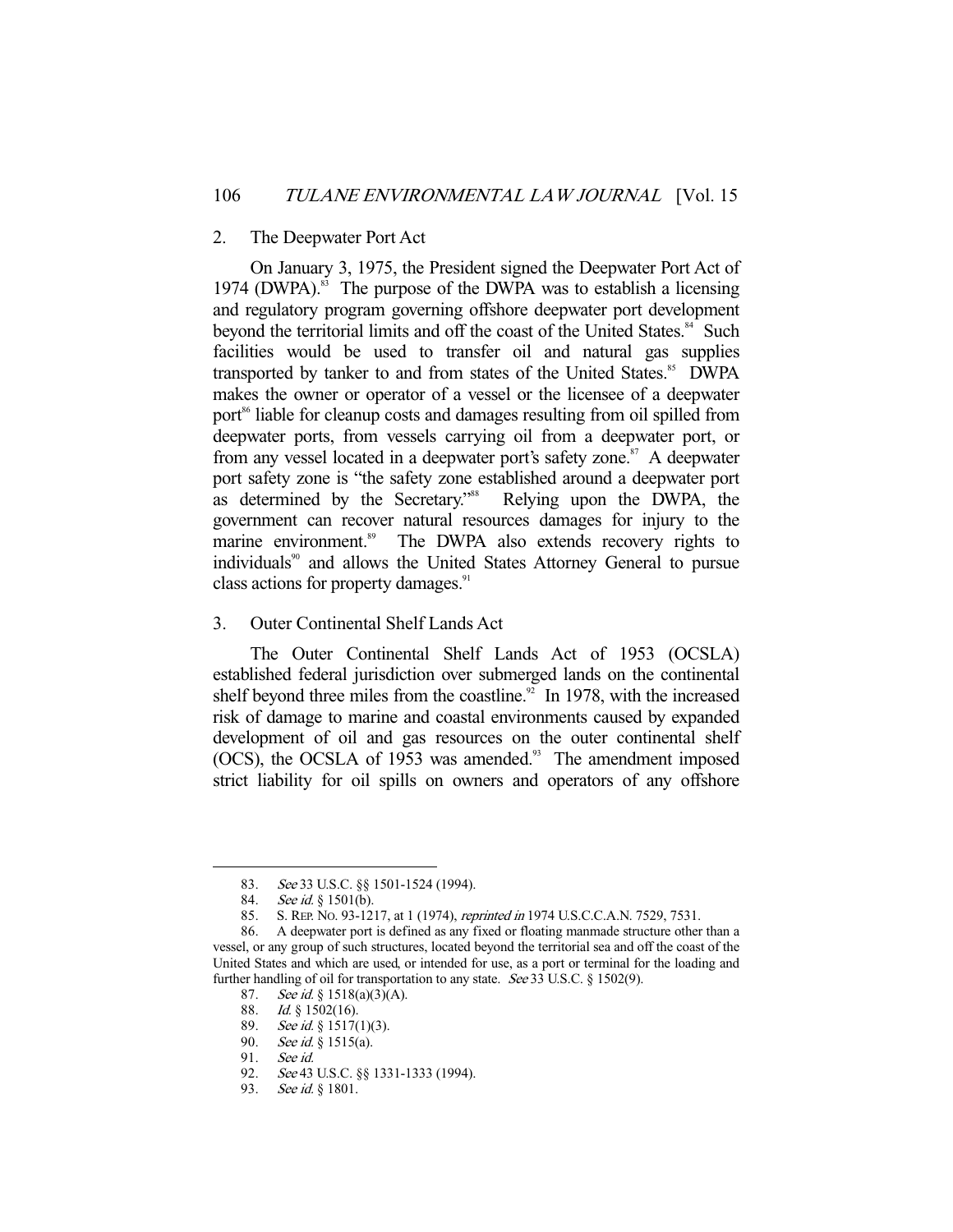facility located on the  $OCS<sup>94</sup>$  and on vessels carrying oil from the  $OCS<sup>95</sup>$ The United States has jurisdiction over oil spills that occur on the continental shelf beyond three miles from the coastline.<sup>96</sup> Individual coastal states have jurisdiction over submerged lands within the three mile limit.<sup>97</sup> Individuals or the United States Attorney General can recover damages for economic losses arising out of or directly resulting from oil pollution.<sup>98</sup>

## III. THE OPA AND ITS LIABILITY SCHEME

## A. Legislative History of the OPA

 Prior to 1990, whenever there was an oil spill, the parties involved had to rely on the various legal regimes discussed in the previous Part of this Article to determine liability. Those regimes formed a hodgepodge of sometimes conflicting laws concerning liability for oil discharges. Matters were further complicated by the assorted state statutes pertaining to oil spill liability, which had widely different standards. Congress, recognizing the conflicts and the deficiencies in the existing laws, directed the Attorney General to study the matter and to make recommendations for legislation that would provide a comprehensive system of oil spill liability.<sup>99</sup> The Attorney General completed a study that was entitled Methods and Procedures for Implementing a Uniform Law Providing for Cleanup Costs and Damages Caused by Oil Spills from Ocean Related Sources.<sup>100</sup> Based upon this study, the Attorney General submitted his report.<sup>101</sup> In an attempt to have the recommendations of that report implemented, President Gerald Ford forwarded proposed legislation to Congress.<sup>102</sup>

 Despite presidential pressure, Congress did not pass the comprehensive oil legislation urged by the report.<sup>103</sup> Nonetheless, most members of Congress agreed that a more comprehensive system needed

 <sup>94.</sup> The OCS is "all submerged lands lying seaward and outside the area beneath navigable waters and of which the subsoil and seabed appertain to the US and are subject to its jurisdiction and control." *Id.*  $\S$  1331(a)(1).

<sup>95.</sup> See id. § 1801.

 <sup>96.</sup> See id.

<sup>97.</sup> See id. §§ 1301, 1331(a).

<sup>98.</sup> See id. § 1813(b)(4).

<sup>99.</sup> See Walter B. Jones, Oil Compensation and Liability Legislation: When Good Things Don't Happen to Good Bills, 19 ENVTL. L. REP. 10,333, 10,334 (1989).

 <sup>100.</sup> Id.

 <sup>101.</sup> See id.

 <sup>102.</sup> Id.

 <sup>103.</sup> Id.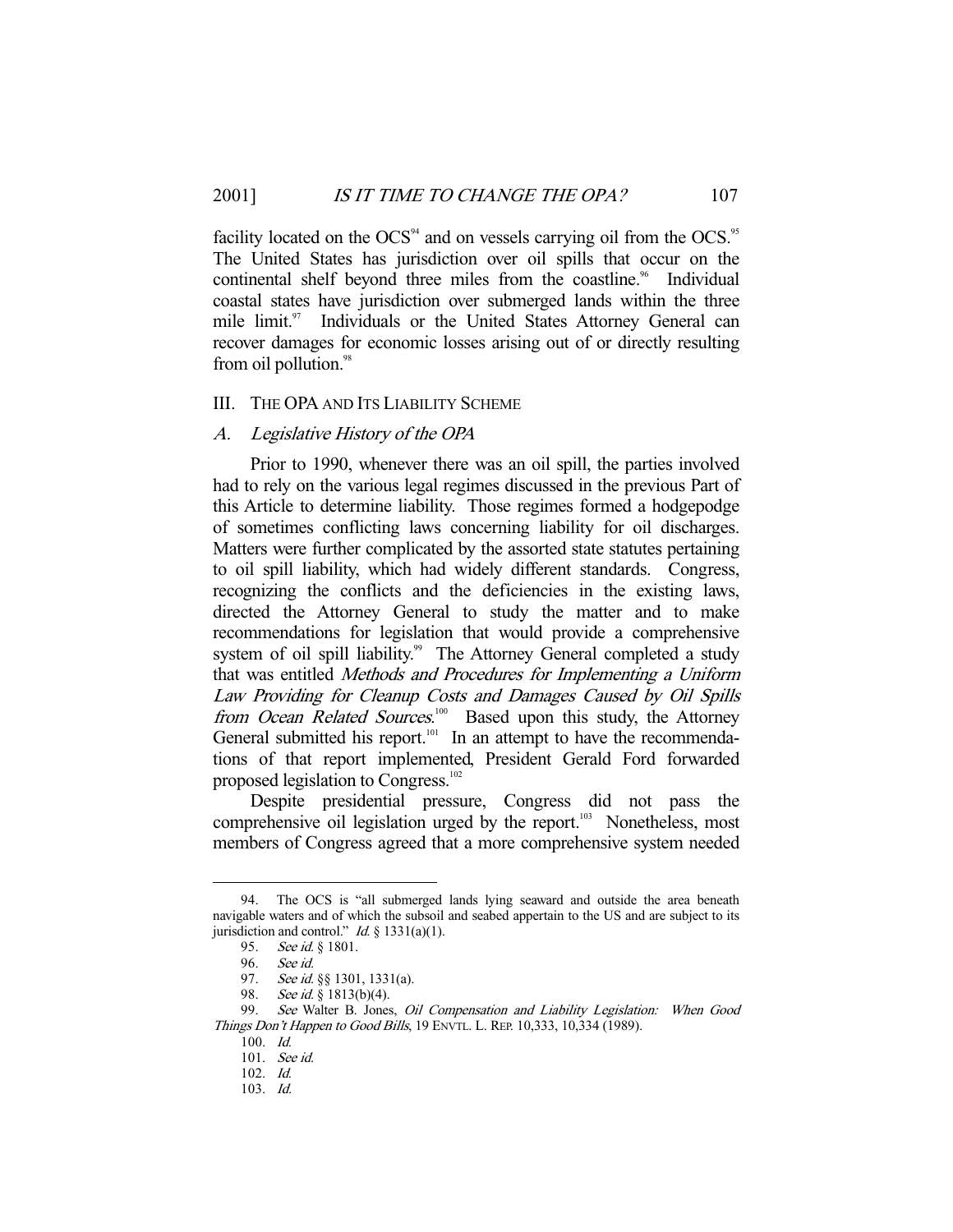to be put in place.<sup>104</sup> The problems arose because the members disagreed about the type of provisions that legislation should contain.<sup>105</sup> Consequently, for several years, Congress considered some comprehensive oil spill measures to combine all state and federal oil liability laws into a uniform national program.<sup>106</sup> While several comprehensive measures were approved in the House, the Senate could not agree on any of those measures.107 This legislative gridlock prevented any comprehensive legislation from being enacted.<sup>108</sup>

 Persons who wanted Congress to enact some type of far-reaching statute to deal with oil pollution were reinvigorated when the EXXON VALDEZ oil spill occurred in March of 1989.<sup>109</sup> Even persons who had previously opposed a comprehensive oil pollution act jumped on the bandwagon when the true depth of the damage caused by the oil spill was exposed.<sup>110</sup> By August 1989, oil had traversed nearly ten thousand square miles of water in Prince William Sound and the Gulf of Alaska.<sup>111</sup> More than twelve hundred miles of shoreline was oiled, causing serious damage to the many natural resources of the area.<sup>112</sup> Millions of Americans saw images on the nightly news of cleanup crews tolling on miles of oil covered beaches, dead otters washing ashore, and birds struggling to fly with their black matted feathers.<sup>113</sup> The oil spill compelled the state of Alaska to cancel its fishing season in Prince William Sound, bringing untold financial hardship to those whose livelihood depended on the ocean.<sup>114</sup>

 The EXXON VALDEZ oil spill highlighted the inadequacies of the legal regime existing at that time and raised the level of national concern. In addition, only months after the EXXON VALDEZ incident, three large spills occurred in rapid succession in distant locations, dumping a total of almost one million gallons of additional oil into the nation's

 <sup>104.</sup> See id.

 <sup>105.</sup> J.V. Ruhl & Michael J. Jewell, Oil Pollution Act of 1990: Opening a New Era in Federal and Texas Regulation of Oil Spill Prevention, Containment and Cleanup, and Liability, 32 S. TEX. L. REV. 475, 478-80 (1991).

 <sup>106.</sup> Id.

 <sup>107.</sup> See S. REP. NO. 101-94, at 1, 2 (1989), reprinted in 1990 U.S.C.C.A.N. 722.

 <sup>108.</sup> See id.

<sup>109.</sup> Bryan Hodgson, Alaska's Big Spill-Can The Wilderness Heal?, NAT'L GEOGRAPHIC, Jan. 1990, at 8, cited in Elizabeth R. Millard, Anatomy of an Oil Spill: The Exxon Valdez and the Oil Pollution Act of 1990, 18 SETON HALL LEGIS. J. 331, 346 (1993).

<sup>110.</sup> See Hodgson, *supra* note 109, at 8.

 <sup>111.</sup> Id.

 <sup>112.</sup> Id.

 <sup>113.</sup> Id.

 <sup>114.</sup> Id.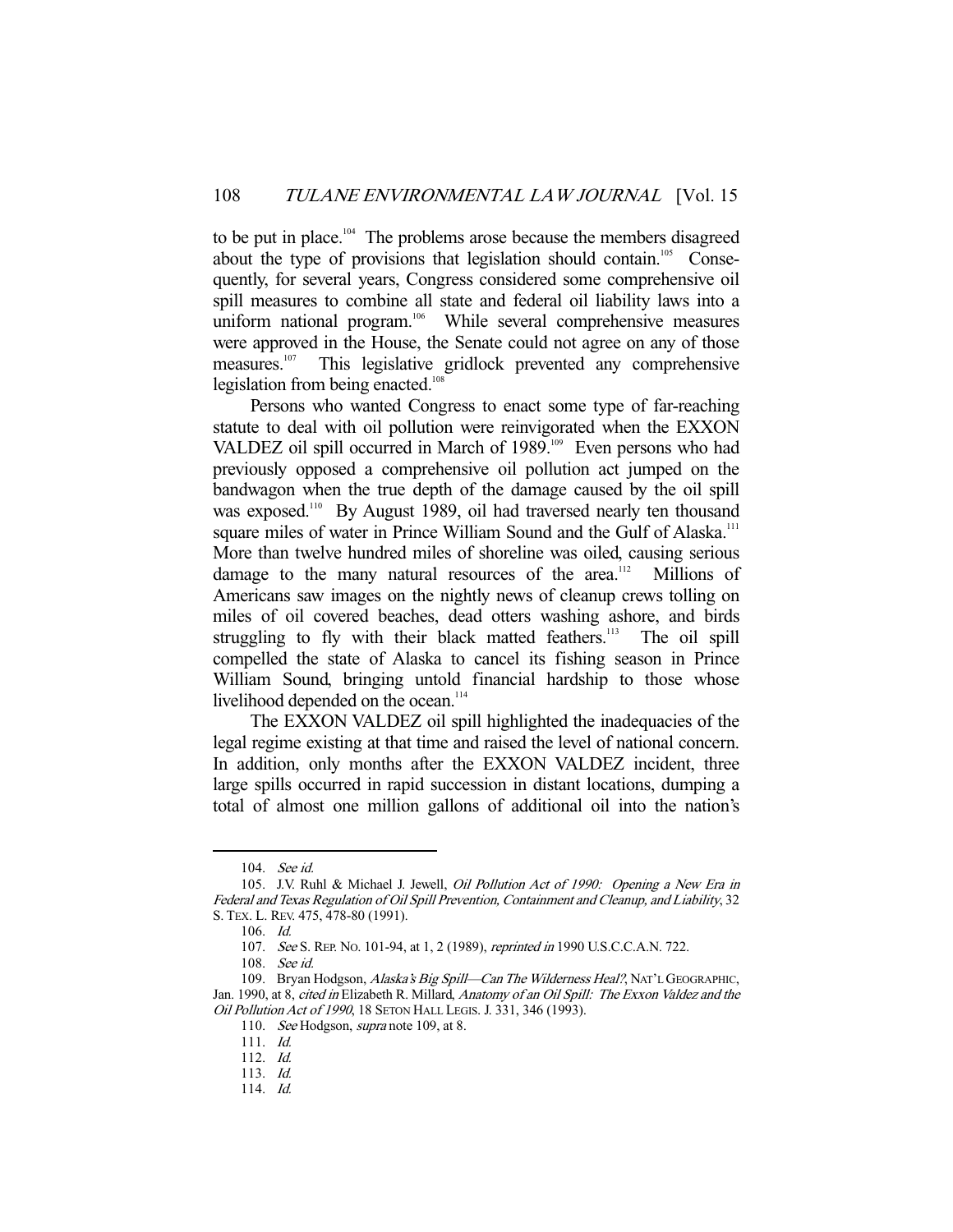aquatic environment.<sup>115</sup> Within a twenty-four hour period, on June 23 and 24, 1989, the Greek-registered tanker WORLD PRODIGY struck a rock and spilled over 290,000 gallons of heating oil into Naragansett Bay in Newport, Rhode Island, the oil tanker RACHEL B. collided with an oil tanker in the Houston Ship Channel, spilling over 250,000 gallons of heavy crude oil, and over 300,000 gallons of heating oil was spilled into the Delaware River when the Uruguayan-registered tanker PRESIDENT RIVERA ran aground.<sup>116</sup>

 The EXXON VALDEZ incident, in combination with three other spills that occurred that same year, provided the driving force for a revamped oil spill law. The public outcry following the disaster forced Congress to make a concerted effort to President George Bush with comprehensive legislation that dealt with the threat oil spills pose to the nation's waters.<sup>117</sup> As a result, on August 18, 1990, sixteen months and twenty-five days after the EXXON VALDEZ grounded in Prince William Sound, President George Bush finally signed the OPA into law.<sup>118</sup> The OPA specifically prohibited tank vessels that had spilled more than one million gallons of oil into the marine environment after March 22, 1989, from operating on the navigable waters of Prince William Sound.<sup>119</sup> This provision was an attempt to ensure that vessels like the one that caused the EXXON VALDEZ spill could never transport oil in the area again. $120$ 

## B. The Liability Scheme of the OPA

 The OPA's provisions dealing with liability are located in Title I of the Act.<sup>121</sup> The OPA neither preempts state  $law<sup>122</sup>$  nor implements the international protocols.<sup>123</sup> It expands the liability and limitation programs of former laws and addresses particular concerns respecting prevention, removal, and civil penalty programs. The law channels liability to designated parties and provides a fund to be used as compensation for catastrophic losses and for claims which are not compensated by

<sup>115.</sup> See H.R. REP. No. 101-1018, at 36 (1990).

 <sup>116.</sup> Id.

<sup>117.</sup> See Millard, *supra* note 109, at 339-43.

 <sup>118.</sup> See id.

 <sup>119.</sup> See 33 U.S.C. § 2737 (1994).

 <sup>120.</sup> See id.

<sup>121.</sup> *Id.* §§ 2701-2720.

 <sup>122.</sup> The OPA does not preempt "state laws of a scope similar to the matter contained in

Title I of OPA." Williams v. Potomac Elec. Power Co., 115 F. Supp. 2d 561, 565 (D. Md. 2000).

 <sup>123.</sup> See generally Protocol of 1984 to Amend the International Convention on Civil Liability for Oil Pollution Damage, 15 J. MAR. L. & COM. 613 (1984).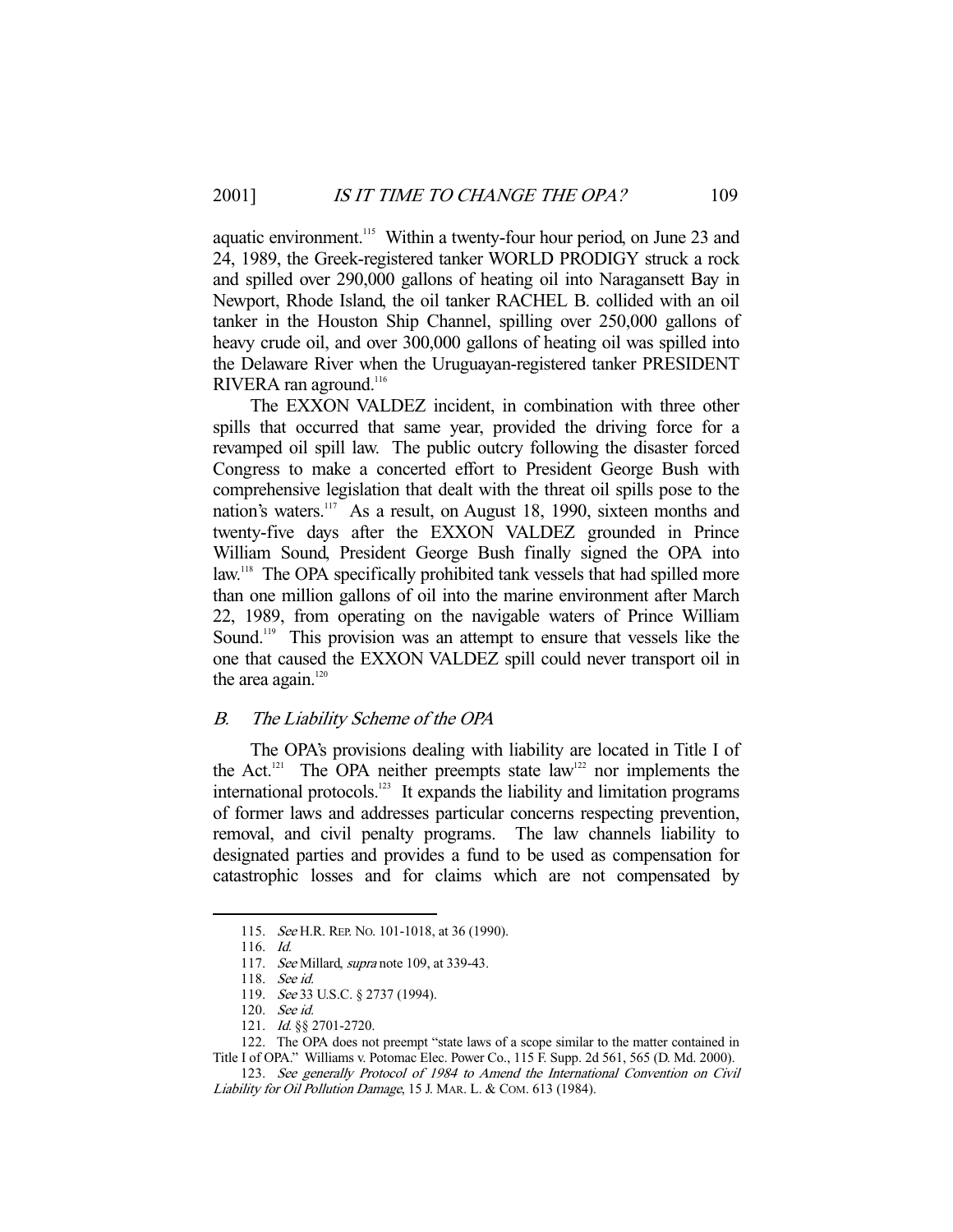dischargers. Courts have concluded that Congress did not intend the OPA to bar the imposition of additional liability by the States.<sup>124</sup>

 When Congress initially considered oil spill liability legislation, the focus was solely on liability for oil spills and compensation ensuing after a spill occurred. The EXXON VALDEZ situation highlighted the magnitude of possible spills and demonstrated that prevention of a spill should be the primary goal of oil spill legislation. Accordingly, under the OPA, the liability and compensation regime found in previous oil spill bills was expanded to include substantial prevention and improved planning provisions.<sup>125</sup> The key issues involving the OPA are  $(1)$  when the Act applies, (2) who is liable under the Act, (3) what are the limits of that liability, (4) what are the defenses to that liability, and (5) what damages are recoverable under the Act.

## C. Applicability of the OPA

 Plaintiffs have tried to get the courts to apply the OPA to any situation involving an oil spill.<sup>126</sup> Thus, one of the most litigated issues involving the OPA is whether the Act applies to a specific situation. The OPA applies whenever there is a discharge, or a substantial threat of a discharge, of oil onto adjoining shorelines, into water within the exclusive economic zone of the United States, or into or upon the navigable waters of the United States.<sup>127</sup> The terms key to the determination of whether a claim exists under the OPA are: "adjoining shorelines," "exclusive economic zone," and "navigable waters."<sup>128</sup> Unless the discharge of oil harms, or threatens to harm, one of these areas, the OPA does not apply to the situation.<sup>129</sup>

The term "adjoining shorelines" is not defined in the Act; however, courts have given the term its obvious meaning.<sup>130</sup> "Exclusive economic zone (EEZ)" is defined by the Act as "the zone established by Presidential Proclamation Numbered 5030 ... including the ocean

 <sup>124.</sup> See Ballard Shipping Co. v. Beach Shellfish, 32 F.3d 623, 630-31 (1st Cir. 1994) (using the OPA to support validity of state liability statute permitting recovery for purely economic loss); 33 U.S.C. § 2718(a)(2).

<sup>125.</sup> Cynthia M. Wilkinson et al., Slick Work: An Analysis of the Oil Pollution Act of <sup>1999</sup>, 12 J. ENERGY NAT. RESOURCES & ENVTL. L. 181, 189 (1992).

 <sup>126.</sup> See Sun Pipe Line Co. v. Conewago Contractors, Inc., No. 4:CV-93-1995, 1994 WL 539326, at \*1 (M.D. Pa. 1994) (refusing to apply the OPA to a spill of 12,000 gallons of petroleum on a golf course).

<sup>127. 33</sup> U.S.C. § 2702(a); see A.F. Bessemer Clark, The U.S. Oil Pollution Act of 1990, LLOYD'S MAR. & COM. L.Q., May 1991, at 247.

 <sup>128. 33</sup> U.S.C. § 2701.

<sup>129.</sup> See Sun Pipe Line, 1994 WL 539326, at \*2.

 <sup>130.</sup> See Gatlin Oil Co. v. United States, 169 F.3d 207, 211 (4th Cir. 1999).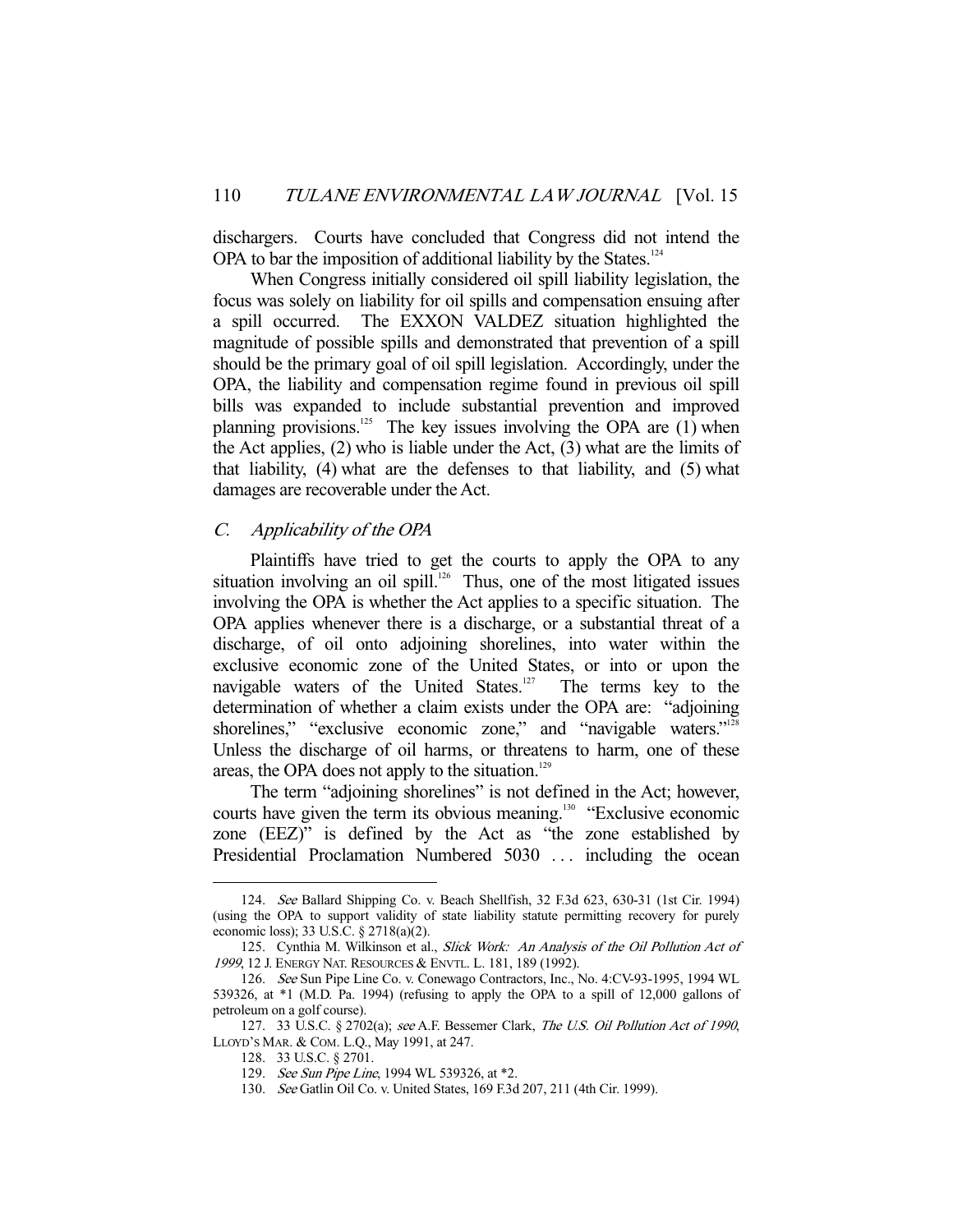waters of the areas referred to as 'eastern special areas' in Article 3(1) of the Agreement between United States of America and the Union of Soviet Socialist Republics on the Maritime Boundary, signed June 1, 1990."131 Typically, the EEZ refers to the coastal waters surrounding the United States, extending seaward for a distance of two hundred miles from the United States coastline.<sup>132</sup>

 Most of the litigation dealing with the applicability of the OPA involves the definition of "navigable water." The OPA defines "navigable waters" as "the waters of the United States."<sup>133</sup> Very few cases have addressed directly the term "waters of the United States" as used in the OPA, but courts have interpreted the term as defined in the CWA.134 In its regulations, the EPA (the agency charged with enforcing the OPA) defines the term as including "intrastate lakes, rivers, streams (including intermittent streams), mudflats, sandflats, wetlands, sloughs, prairie potholes, wet meadows, playa lakes, or natural ponds, the use, degradation or destruction of which could affect interstate or foreign commerce."<sup>135</sup>

 The government has contended that the term "navigable waters" under the OPA should be interpreted similar to the way the term has been construed under the CWA.<sup>136</sup> The most recent court to address the issue agreed with the government and concluded that "'waters of the United States' as used in the OPA means all waters and wetlands, not necessarily navigable waters."<sup>137</sup> However, even though courts have found that the OPA and the CWA should receive similar constructions, courts have ultimately concluded that the OPA's legislative history requires a narrower reading of the Act.<sup>138</sup> Therefore, some link, direct or indirect, to

 <sup>131. 33</sup> U.S.C. § 2701(8).

<sup>132.</sup> Jaffe & Rodriguez, *supra* note 33, at 12 n.69.

 <sup>133. 33</sup> U.S.C. § 2701(21).

 <sup>134.</sup> See United States v. Riverside Bayview Homes, Inc., 474 U.S. 121, 132-39 (1985); see also Vill. of Oconomowoc Lake v. Dayton Hudson Corp., 24 F.3d 962, 964-65 (7th Cir. 1994) (describing in both cases the term "waters of the United States" as used in the Clean Water Act in broad terms).

 <sup>135.</sup> Guidelines for Specifications or Disposable Sites for Dredged or Filled Material, 40 C.F.R. § 230.3(s)(3) (1999).

 <sup>136.</sup> The government has asserted that the term "waters of the United States" describes obviously navigable waters, and all waters and wetlands, including those that are not navigable or directly connected to navigable water. See United States v. Mizhir Oil Co., 106 F. Supp. 2d 124, 125 (D. Mass. 2000).

 <sup>137.</sup> See id.

 <sup>138.</sup> One court concluded that the defendant's oil fields were "fields located so far from oceans, bays, shores, or beaches that any discharge of oil is simply too attenuated a threat to 'navigable waters,' to be covered by the OPA." Rice v. Harken Exploration Co., 89 F. Supp. 2d 820, 827 (N.D. Tex. 1999).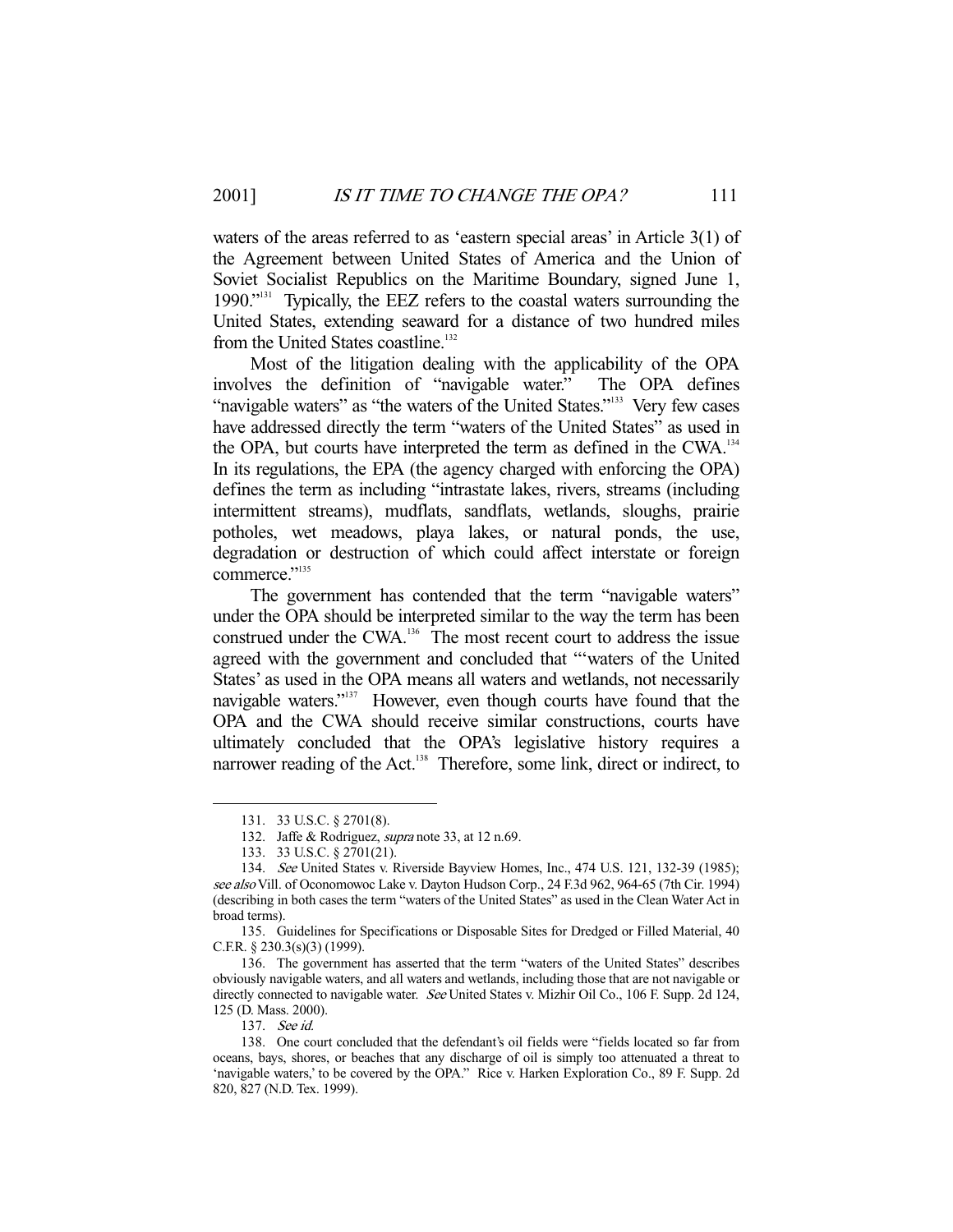United States coastal or inland waterways must be demonstrated to invoke the protections of the OPA. While the discharge, or threat of discharge, need not take place in, or on, a covered body of water, there must be some threat that the oil will make its way into protected areas like coastal or inland waterways.<sup>139</sup>

## D. Liability Under the OPA

 In order to be liable under the OPA, the person or organization must be a responsible party.<sup>140</sup> Responsible parties are owners and operators<sup>141</sup> of vessels, onshore facilities, offshore facilities, and pipelines and licensees of deepwater ports.<sup>142</sup> In the case of an abandoned vessel, facility, deepwater port or pipeline, the persons who would have been responsible parties immediately prior to the abandonment are liable.<sup>143</sup> The OPA does not limit the number of responsible parties. By giving the term "responsible party" a broad definition, Congress made sure that more than one party could be held accountable for the costs of pollution stemming from oil spills.<sup>144</sup>

 Discharges from public vessels are expressly excluded from the OPA cost recovery scheme.<sup>145</sup> The OPA defines a "public vessel" as "a vessel owned or bareboat chartered and operated by the United States."<sup>146</sup> Therefore, owners and operators of public facilities and vessels are excluded, for the most part, from the OPA's liability scheme.<sup>147</sup> Other excluded discharges are those allowed by a permit issued under federal, state or local law and those from an onshore facility which is subject to

 <sup>139.</sup> See Sun Pipe Line Co. v. Conewago Contractors, Inc., No. 4:CV-93-1995, 1994 WL 539326, at \*13 (M.D. Pa. 1994).

 <sup>140.</sup> See 33 U.S.C. § 2702(a) (1994).

 <sup>141.</sup> The OPA defines an "operator" of a facility as a person "operating such onshore facility." Id. § 2701(26). In interpreting a similar definition of "operator" under CERCLA, the Supreme Court held that to be an "operator" within the meaning of the statute, the defendant "must manage, direct, or conduct operations specifically related to pollution." United States v. Bestfoods, 524 U.S. 51, 66-67 (1998). Relying upon that decision, the court determined that a person was not an "operator," under OPA, if the person did not play any role in the direct operation of those aspects of the oil reclaiming plant which led to the alleged discharges of oil. Harris v. Oil Reclaiming Co., 94 F. Supp. 2d 1210, 1213 (D. Kan. 2000).

 <sup>142. 33</sup> U.S.C. § 2701 (32)(A)-(E).

<sup>143.</sup> *Id.* § 2701(32)(F).

<sup>144.</sup> See id. § 2701(32)(A)-(F); see also United States v. Bois D'Arc Operating Corp., No. 98-157, 1999 WL 130635, at \*3 (E.D. La. Mar. 10, 1999).

 <sup>145. 33</sup> U.S.C. § 2702(c)(2).

 <sup>146.</sup> Id. § 2701(29).

<sup>147.</sup> See id. § 2702(c)(2).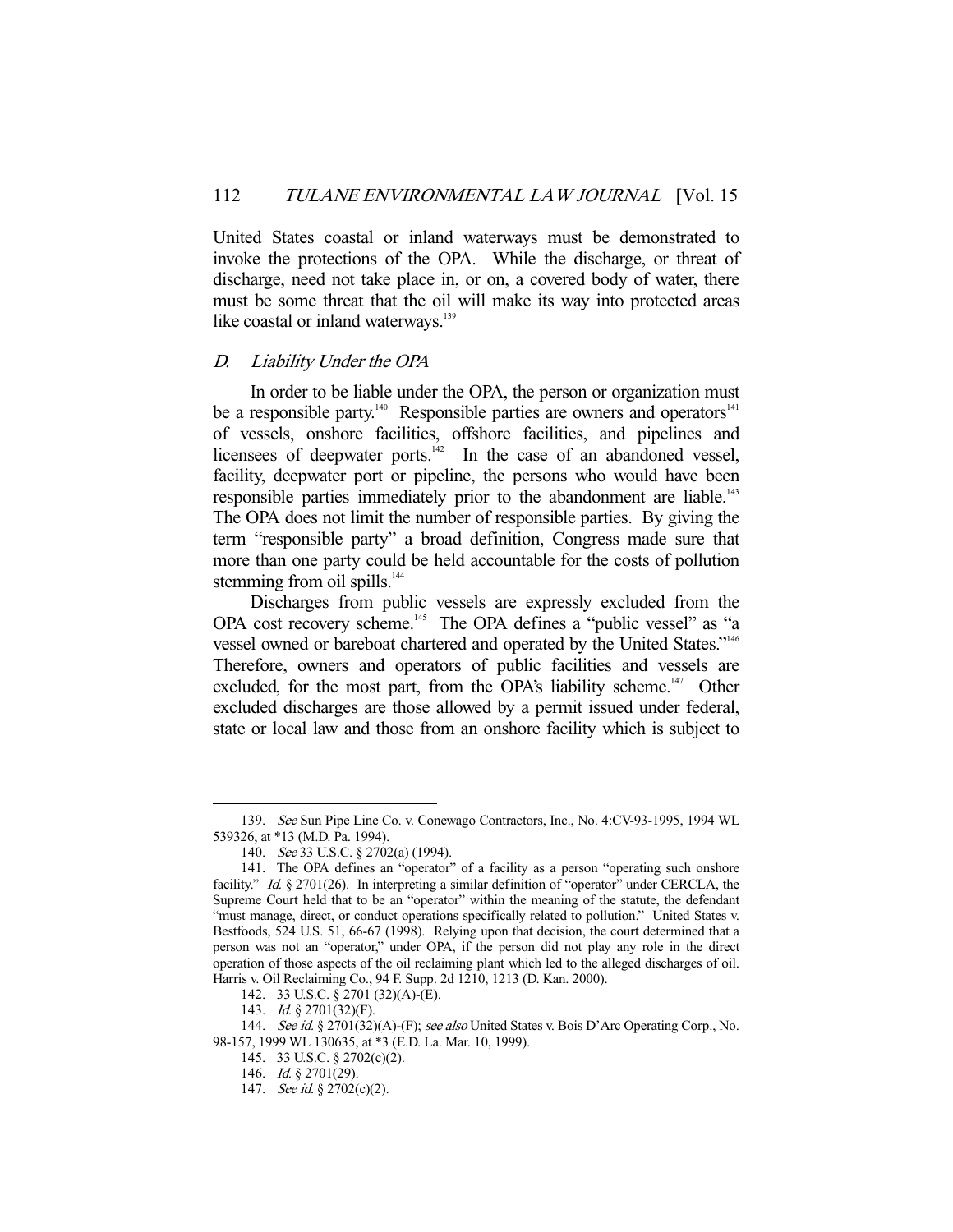the TAPAA.<sup>148</sup> The OPA does not consider the owner of the oil to be a responsible party.<sup>149</sup>

## E. Recovery Under the OPA

#### 1. Removal Costs

The responsible party is liable for all removal costs and damages.<sup>150</sup> Removal costs are defined to include the costs of removal incurred after a discharge of oil.<sup>151</sup> In addition, removal costs cover costs to prevent, minimize, or mitigate oil pollution when there is a substantial threat of a discharge of oil. $152$ 

 Two types of removal costs are compensable under the OPA: (1) removal costs incurred by a governmental entity, $^{153}$  and (2) any removal costs incurred by any other person while taking actions that are consistent with the National Contingency Plan (NCP).<sup>154</sup> The NCP is the set of regulations governing the administration of the government's response to environmental hazards.<sup>155</sup> The NCP serves as a guide to regulators and regulated parties in the enforcement, administration, and interpretation of environmental laws, including the OPA.<sup>156</sup> The NCP regulations deal with issues like the preliminary assessment and initiation of action by the appropriate government agencies after an oil spill.<sup>157</sup> The NCP response plan for oil discharges outlines a four phase response framework.

 The first phase of the plan requires any persons in charge of a facility to notify the appropriate federal officials as soon as they discover an unlawful oil discharge.<sup>158</sup> If someone other than the person in charge discovers the discharge, that person is required to notify the National Response Center "as appropriate."<sup>159</sup> The second phase of the plan requires the federal coordinator to assess the level of the threat and the achievability of removal, to identify the responsible parties, to try to

<sup>148.</sup> *Id.* § 2702(c)(1), (3).

<sup>149.</sup> See id. § 2701(32).

 <sup>150.</sup> Id. § 2702(a).

 <sup>151.</sup> Id. § 2701(31).

 <sup>152.</sup> Id.

<sup>153.</sup> This includes a state government or a Native American tribe. Id. § 2702(b)(1)(A).

 <sup>154.</sup> Id. § 2702(b)(1)(B).

 <sup>155.</sup> See National Oil and Hazardous Substances Pollution Contingency Plan, 40 C.F.R. pt. 300 (1999).

 <sup>156.</sup> See id.

 <sup>157.</sup> See United States v. Conoco, Inc., 916 F. Supp. 581, 584 (E.D. La. 1996).

 <sup>158.</sup> See 40 C.F.R. § 300.300(b) (1999).

<sup>159.</sup> See id. § 300.300(c).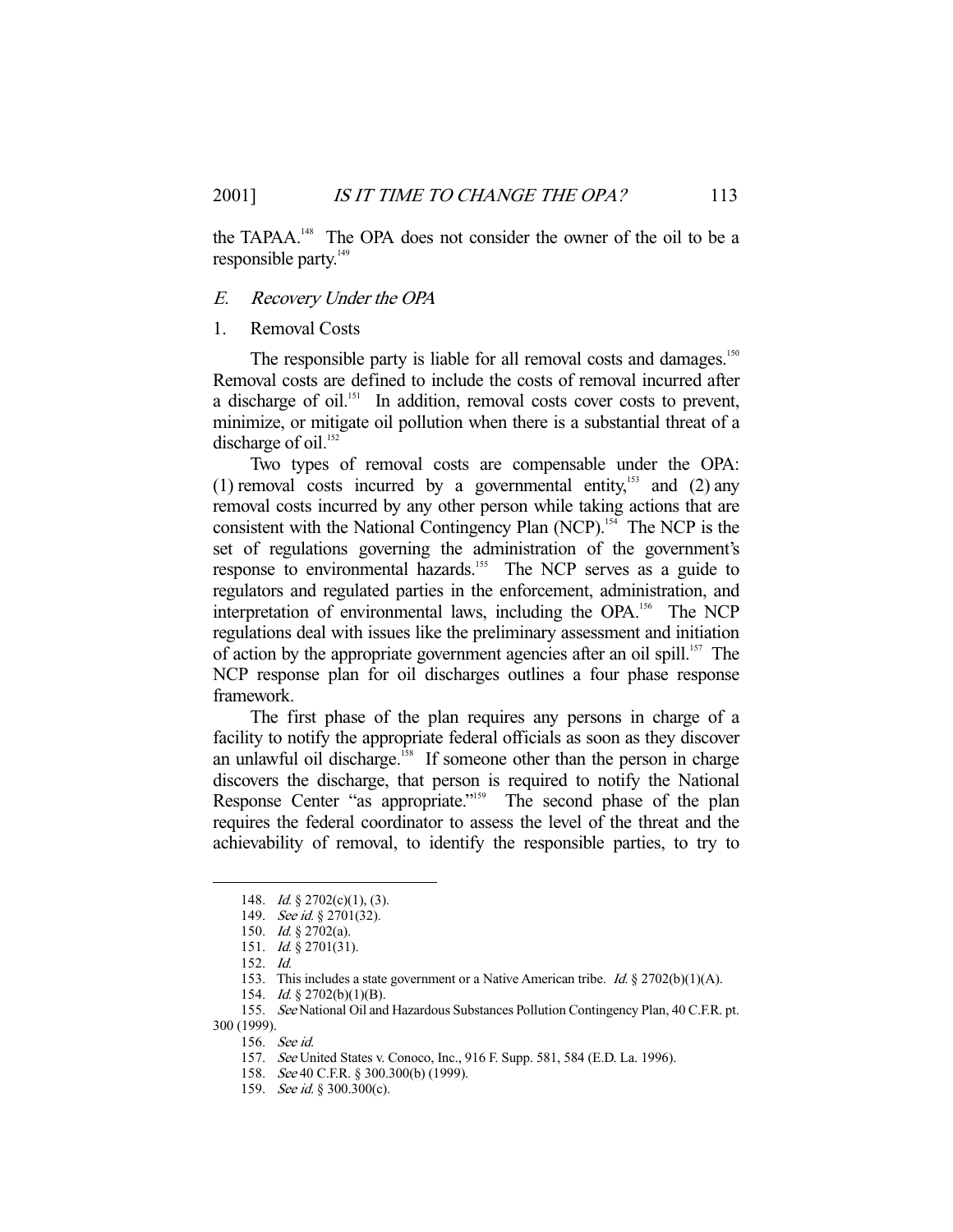prompt the discharger to start voluntary removal actions, and to otherwise "take appropriate response actions."160 The third phase of the plan instructs the coordinator to pursue containment, cleanup, and disposal measures.<sup>161</sup> The final phase of the plan deals with The final phase of the plan deals with documentation and cost recovery.<sup>162</sup>

 The OPA requires the United States to remove the discharged oil or oversee the removal by others.<sup>163</sup> Thus, the United States is entitled to recover its costs for directing and monitoring all actions to remove a discharge<sup>164</sup> and the interest on unpaid removal costs.<sup>165</sup> Those removal costs may also include attorneys' fees incurred to recover the money expended by the Oil Spill Liability Fund from the responsible party.<sup>166</sup> Courts have concluded that Congress intended the enactment of the OPA to supplant the existing general admiralty and maritime law, which allowed punitive damages under certain circumstances in the area of oil pollution.<sup>167</sup> Thus, punitive damages are not available under the OPA.<sup>168</sup> Recoverable removal costs are not restricted to those incurred by the federal government.<sup>169</sup> Private parties are afforded protection under the OPA for their cleanup costs, as long as their actions are consistent with the  $NCP$ <sup>170</sup>

#### 2. Recoverable Damages

 As far as damages are concerned, the OPA is all-embracing. Recoverable damages include: (1) natural resource damages, including loss of use and reasonable assessment costs recoverable by a government trustee; $171$  (2) damages to real or personal property, including economic loss, recoverable by the owner or lessee of the property; $1/2$  (3) damages for loss of subsistence use of natural resources, regardless of ownership

<sup>160.</sup> See id. § 300.305.

<sup>161.</sup> See id. § 300.310.

<sup>162.</sup> See id. § 300.315.

 <sup>163. &</sup>quot;Removal" is defined as "containment and removal of oil or a hazardous substance from water and shorelines or the taking of other actions as may be necessary to minimize or mitigate damage to the public health or welfare." 33 U.S.C. § 2701(30) (1999).

 <sup>164.</sup> See United States v. Hyundai Merch. Marine Co., 172 F.3d 1187, 1189 (9th Cir. 1999), cert. denied, 120 S. Ct. 397 (1999).

 <sup>165.</sup> See 33 U.S.C. § 2705.

 <sup>166.</sup> See Hyundai, 172 F.3d at 1192-93.

 <sup>167.</sup> See, e.g., S. Port Marine, L.L.C. v. Gulf Oil Ltd., 234 F.3d 58, 65 (1st. Cir. 2000).

 <sup>168.</sup> Id.

 <sup>169.</sup> See id.

 <sup>170.</sup> Under the previous CWA regime, liability to nonfederal parties could be based only on a showing of fault. See Gold, supra note 54, at 435.

 <sup>171. 33</sup> U.S.C. § 2702(b)(2)(A) (1994).

<sup>172.</sup> *Id.* § 2702(b)(2)(B).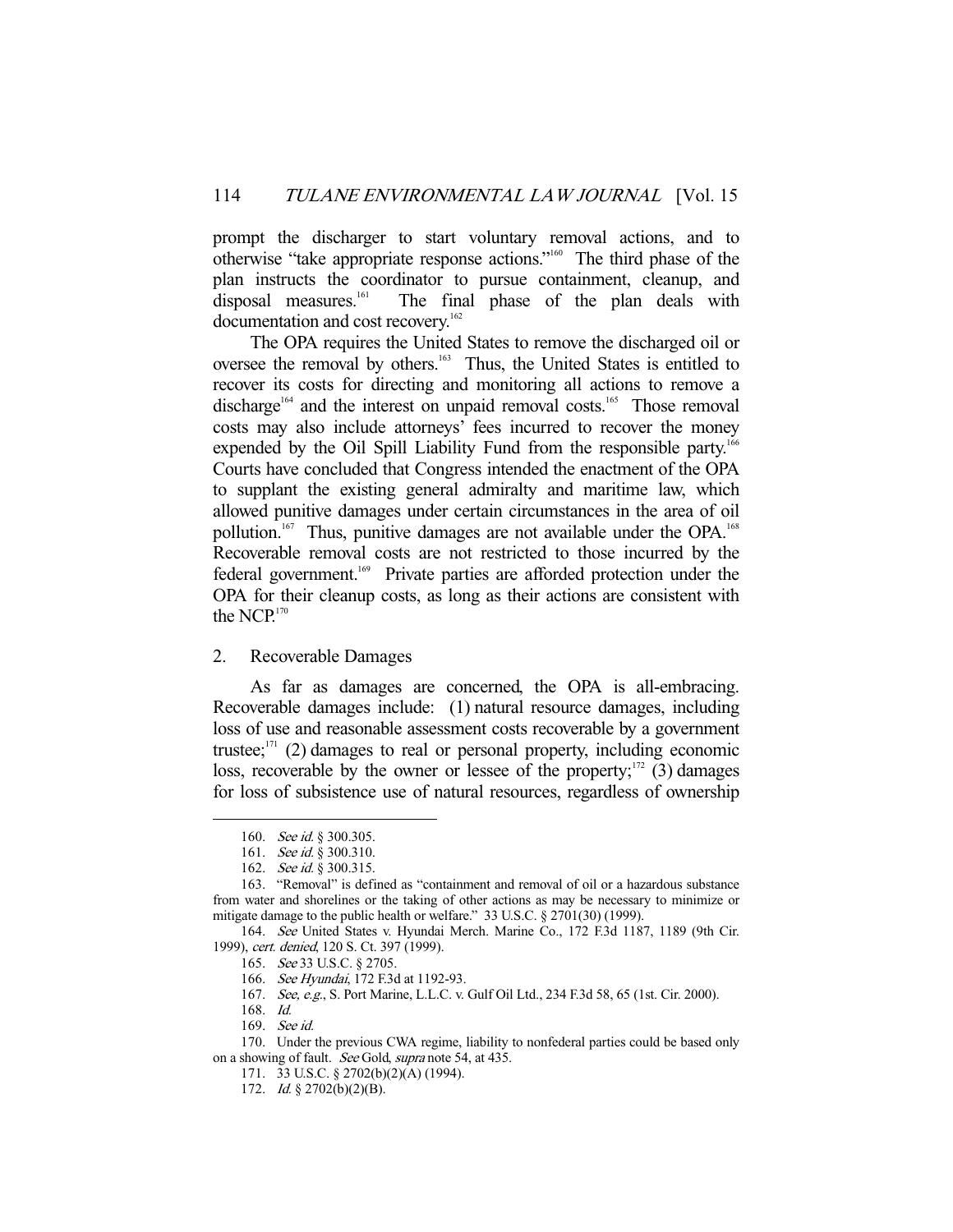or management; $173$  (4) net losses of taxes, royalties, rents, fees or shares of net profits, due to damage to property or natural resources recoverable by a governmental entity; $174$  (5) damages for loss of profits, or impairment of earning capacity, due to damage to property or natural resources;<sup>175</sup> and (6) damages for the net costs of increased public services caused by a discharge of oil.<sup>176</sup>

## 3. Natural Resource Damages

 The EXXON VALDEZ spilled oil into one of the world's most productive fisheries; the region was abundant with wildlife and unspoiled by man's influence.<sup>177</sup> That tragedy caused the public to value natural resources more and to recognize the importance of recouping the full value of lost natural resources.<sup>178</sup> As a result, natural resources<sup>179</sup> were considered to be of such importance that they were given a separate section in the OPA.<sup>180</sup> One of OPA's main goals is to make the One of OPA's main goals is to make the environment and the public whole for injuries to natural resources and services caused by a discharge of oil.<sup>181</sup>

 Under the OPA, natural resources are given a broad definition. Specifically, natural resources include land, fish, wildlife, biota, air, water, ground water, drinking water supplies, and other such resources belonging to, managed by, or held in trust by, or controlled by the United States, any state, local government, Native American tribe or foreign government.<sup>182</sup> The resources of the exclusive economic zone are also considered to be natural resources under the OPA.<sup>183</sup>

 Natural resource damages include the cost of restoring, rehabilitating, replacing or acquiring the equivalent of the damaged natural resources.184 The damages also consist of the diminution in value of the natural resources pending restoration,<sup>185</sup> and the reasonable cost of assessing those damages.<sup>186</sup> These damages are in addition to the removal

 <sup>173.</sup> Id. § 2702(b)(2)(C).

 <sup>174.</sup> Id. § 2702(b)(2)(D).

 <sup>175.</sup> Id. § 2702(b)(2)(E).

<sup>176.</sup> *Id.* § 2702(b)(2)(F).

 <sup>177.</sup> See Eyak Native Vill. v. Exxon Corp., 25 F.3d 773, 775 (9th Cir. 1994).

<sup>178.</sup> See id. at 775 (defining the term "natural resources").

 <sup>179.</sup> See 33 U.S.C. § 2701(20).

<sup>180.</sup> See id. § 2706.

 <sup>181.</sup> Natural Resources Damage Assessments (NRDA), 15 C.F.R. § 990.10 (1999).

 <sup>182. 33</sup> U.S.C. § 2701(20).

 <sup>183.</sup> Id.

 <sup>184.</sup> Id. § 2706(d)(1)(A).

<sup>185.</sup> *Id.* § 2706(d)(1)(B).

<sup>186.</sup> *Id.* § 2706(d)(1)(C).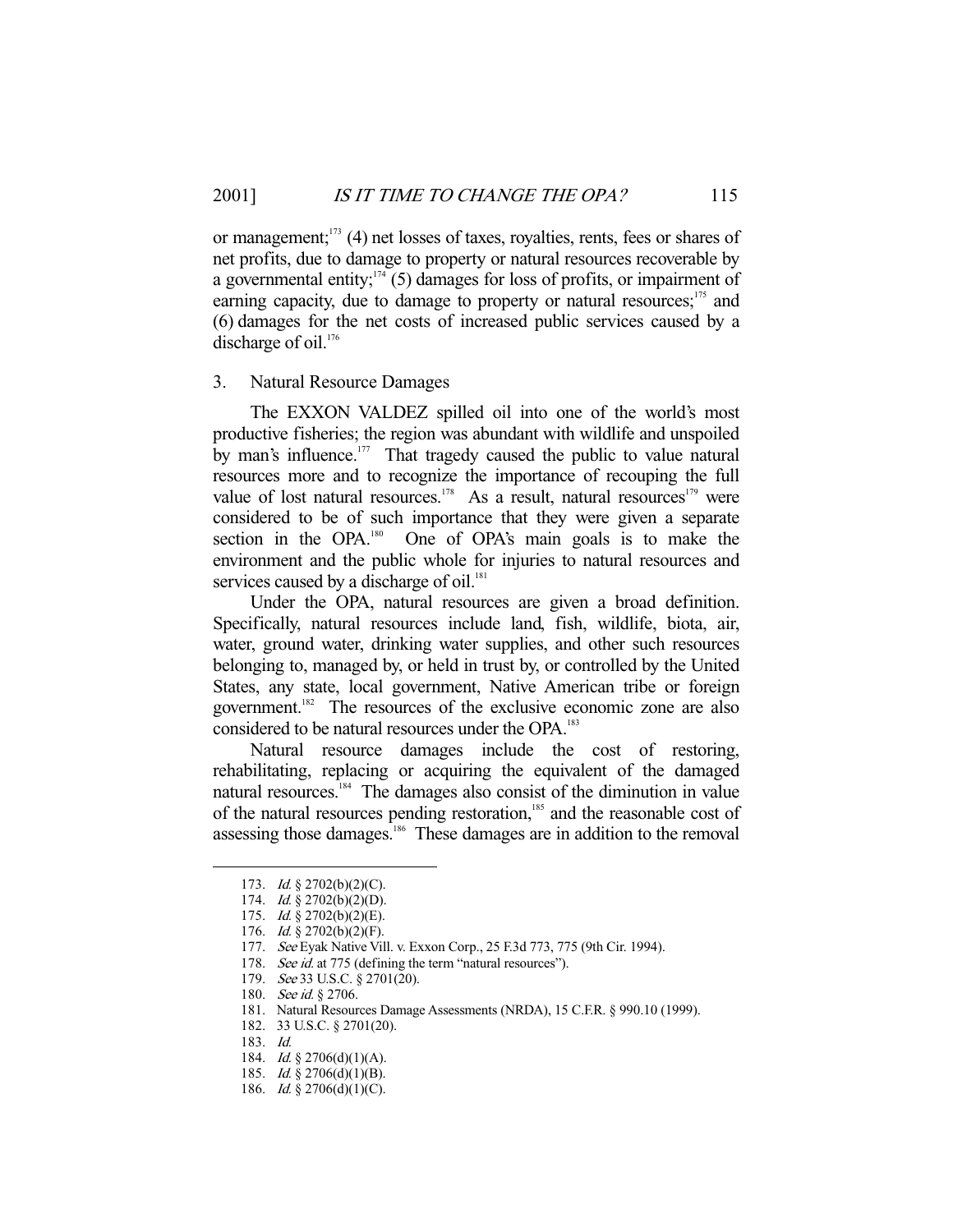and remediation work normally conducted on contaminated sites under the NCP.<sup>187</sup> Moreover, these claims are separate from criminal penalties, civil penalties, and private civil damage payments.<sup>188</sup> However, the OPA prohibits double recovery for damages for the same incident and natural resources.189

 The most controversial aspect of natural resource damage recovery is assessing the damages. Many economists and attorneys disagree on the best method to use to determine the value of the natural resources lost as the result of an oil spill. The two primary components of that valuation are use values and nonuse values.

 Use values are measured by "the worth of natural resources to people who use them."190 Use values are readily quantifiable. For example, as J.T. Smith II has observed in his article addressing natural resource damages under OPA that "conventional economic techniques can measure use values, such as foregone recreation opportunities due to the oiling of a beach, or interruption of commercial or sport fishing."<sup>191</sup> On the contrary, the process of measuring nonuse values is complicated because natural resources that humans do not consume or rely upon have no conventional economic value.<sup>192</sup>

 The most common method used to quantify nonuse values is the contingent valuation method  $(CVM)$ .<sup>193</sup> Smith explains that "CVM is a survey technique by which citizens are asked to respond to hypothetical inquiries regarding their willingness to pay for the preservation of a particular resource."<sup>194</sup> Based on the survey results, damages are Based on the survey results, damages are calculated by multiplying the per-person valuation by the affected population.195 Again, Smith explains that "in the case of living resources of more than merely local interest, such as marine mammals, the multiplier may be huge."<sup>196</sup> Thus, the possibility of inflated damages is the main criticism of this method of valuation.

 <sup>187.</sup> Id.

 <sup>188.</sup> See id.

 <sup>189.</sup> Id. § 2706(d)(3).

<sup>190.</sup> Frank B. Cross, Natural Resource Damage Valuation, 42 VAND. L. REV. 269, 281 (1981).

<sup>191.</sup> J.T. Smith II, Natural Resource Damages Under CERCLA and OPA: Some Basics for Maritime Operators, 18 TUL. MAR. L.J. 1, 3 (1993) (quoting Cross, *supra* note 190, at 281).

 <sup>192.</sup> See id.

<sup>193.</sup> See ROBERT C. MITCHELL & RICHARD T. CARSON, USING SURVEYS TO VALUE PUBLIC GOODS: THE CONTINGENT VALUATION METHOD 2 (1989).

 <sup>194.</sup> Smith, supra note 191, at 5.

 <sup>195.</sup> Id.

 <sup>196.</sup> Id. at 4.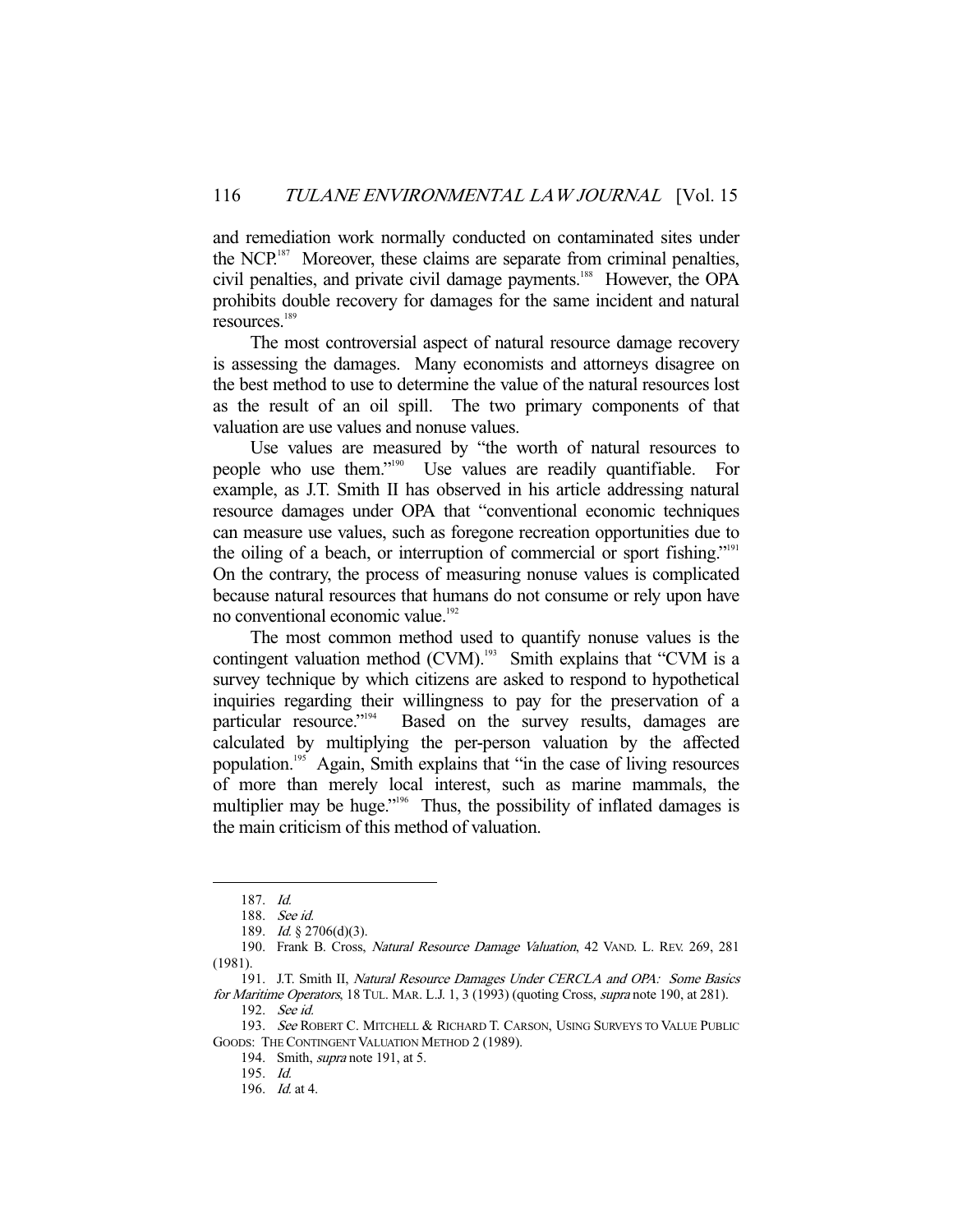The OPA designates the difficult task of assessing the value of natural resources to public trustees.<sup>197</sup> Trustees for natural resources are officials of federal and state governments, Native American tribes, and foreign governments.<sup>198</sup> For the most part, the Secretaries of the Interior, Commerce, Agriculture, Defense, and Energy act as federal trustees.<sup>199</sup> At the state level, governors designate the state and local government trustees.200 State departments of land management, fish and game management, and attorney generals offices typically act as state trustees. $201$ 

 In order to offer some guidance to the trustees, the OPA called for the NOAA to write regulations governing Natural Resource Damage Assessments  $(NRDAs)^{202}$  for oil spills. Even though these NRDAs regulations were to be promulgated within two years of the passage of the OPA, NOAA was slow in starting the process.<sup>203</sup> Thus, trustees seeking direction had to rely upon the CERCLA rule for oil spills into navigable waters.<sup>204</sup>

 On January 5, 1996, NOAA published its long-awaited final NRDA rule in the Federal Register.<sup>205</sup> NOAA's NRDA rule superseded the CERCLA rule published by the Department of Interior.<sup>206</sup> After February 5, 1996, in order to seek rebuttable presumption status for oil spill NRDAs, the trustee has to rely upon NOAA's rule.<sup>207</sup> However, the CERCLA rule applies to spills of mixtures of oil with hazardous substances.<sup>208</sup>

 Pursuant to the OPA, if the trustee follows the NOAA's rule, he receives an administrative and judicial "rebuttable presumption" for the evidence underlying his damage assessment.<sup>209</sup> Thus, the administration agency, or the court, presumes that he used the correct factors to

-

 203. OPA required promulgation of such regulations by August 18, 1992, two years after enactment. See 33 U.S.C. § 2706(e)(1) (1994).

205. See NRDA, 61 Fed. Reg. at 440.

<sup>197.</sup> See NRDA, 15 C.F.R. § 990.11 (1999).

 <sup>198.</sup> Id.

 <sup>199.</sup> See Natural Resource Damage Assessments (NRDA), 61 Fed. Reg. 440 (Jan. 5, 1996) (to be codified at 15 C.F.R. pt. 990).

 <sup>200.</sup> Id.

 <sup>201.</sup> See id.

<sup>202.</sup> See id. (describing the use of NRDAs in dealing with the August 10, 1993, Mullet Key/Tampa Bay spill wherein 32,000 gallons of Jet A fuel, diesel, and gas were discharged into lower Tampa Bay).

<sup>204.</sup> See 43 C.F.R. § 11.10 (1994).

 <sup>206.</sup> See NRDA, 15 C.F.R. § 990.11 (1999).

 <sup>207.</sup> See 33 U.S.C. § 2706(e)(2).

 <sup>208.</sup> NRDA, 15 C.F.R. § 990.20(a)-(c).

 <sup>209.</sup> See 33 U.S.C. § 2706(e)(2).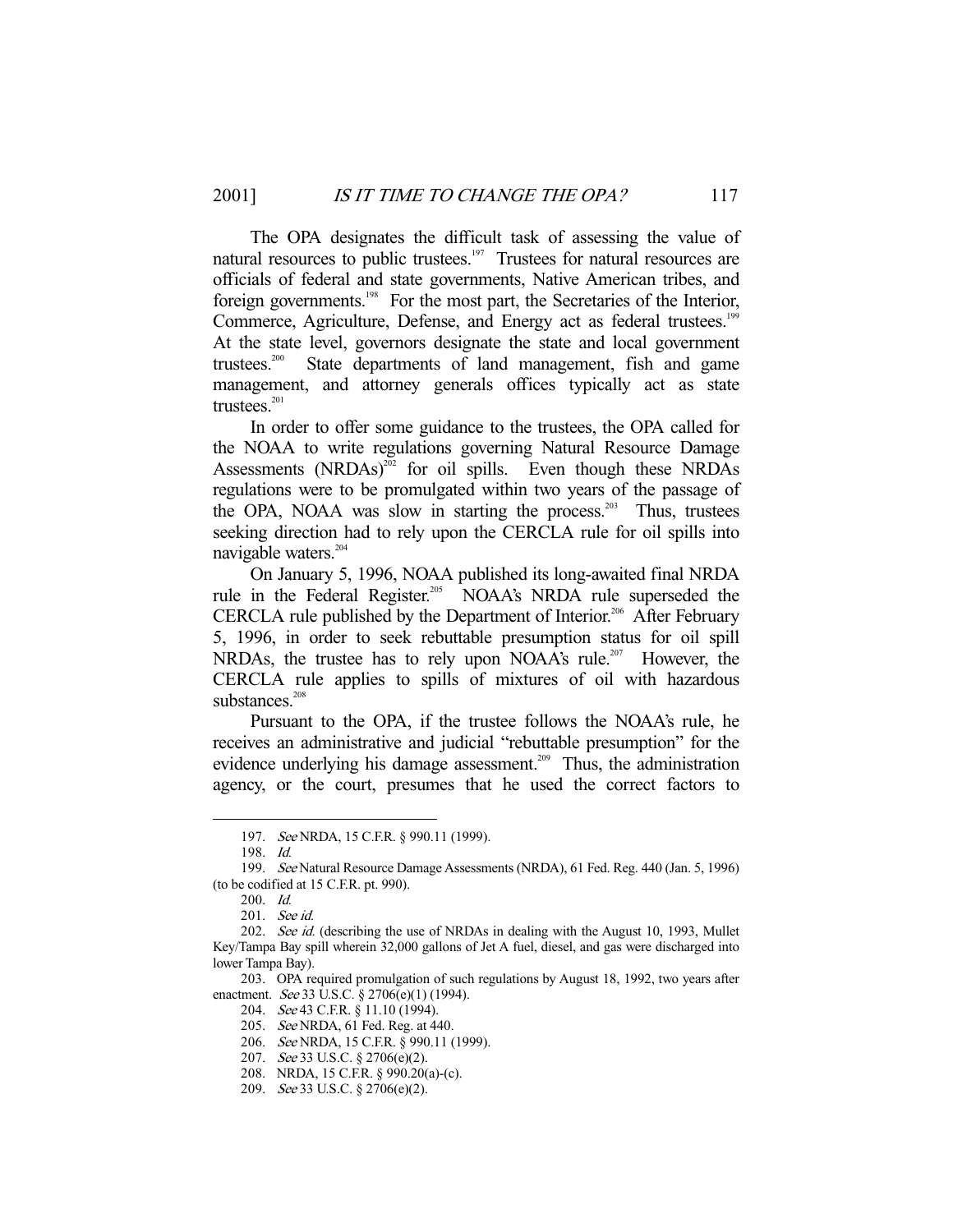calculate the damages. Consequently, the spiller has the burden of showing that the trustee's damage assessment is not appropriate. When assessing damages, a trustee is not required to use the procedures set out in the NOAA rule.<sup>210</sup> But, if he uses a different procedure, his damage assessment is not afforded a rebuttable presumption and the trustee has to prove that his assessment is accurate.<sup>211</sup> Even if they use the NOAA rule, foreign trustees' results do not get a rebuttable presumption.<sup>212</sup>

 Under the NOAA rule, the only obligation that the responsible parties have is to pay claims.<sup>213</sup> Thus, the owners and operators of facilities and vessels are not required to participate in assessment or restoration planning before or after an oil spill. Nonetheless, the regulations outline options for owners and operators to participate in prespill planning and post-spill assessments, planning and restoration.<sup>214</sup>

 NOAA's rule provides a new way to address injuries resulting from many small oil spills in an area. In the past, NOAA ignored small spills where assessment costs were too high relative to restoration cost.<sup>215</sup> To address that problem, the new rule allows regional restoration plans.<sup>216</sup> Hence, the cumulative injuries and lost uses from many small spills can be addressed through a single area-wide restoration effort.<sup>217</sup> As a result, an individual spiller may pay for its part of a larger restoration plan. This ensures that the damages caused by small oil spills are remedied.

NOAA's rule sets forth a three-phase process to prepare NRDAs.<sup>218</sup> The first phase is the pre-assessment phase, during which trustees determine whether to pursue restoration.<sup>219</sup> In the second phase, the restoration planning phase, the trustees evaluate information on potential injuries and use that information to determine the need for, type of, and scale of restoration.<sup>220</sup> The focus of that second phase determines if an injury has occurred,<sup>221</sup> and quantifies the degree, and spatial and temporal extent, of the injury.<sup>222</sup> During the final phase, the restoration

 <sup>210.</sup> See id.

 <sup>211.</sup> See id.

 <sup>212.</sup> See 15 C.F.R. § 990.13.

<sup>213.</sup> See id. § 990.14.

<sup>214.</sup> See id. § 990.14(c)(1).

 <sup>215.</sup> NRDA, 61 Fed. Reg. 440, 444 (Jan. 5, 1996) (to be codified at 15 C.F.R. pt. 990).

 <sup>216.</sup> See id.

 <sup>217.</sup> Id.

 <sup>218.</sup> See 15 C.F.R. § 990.12.

 <sup>219.</sup> Id.

 <sup>220.</sup> Id.

 <sup>221.</sup> Id. § 990.51.

<sup>222.</sup> See id. § 990.52.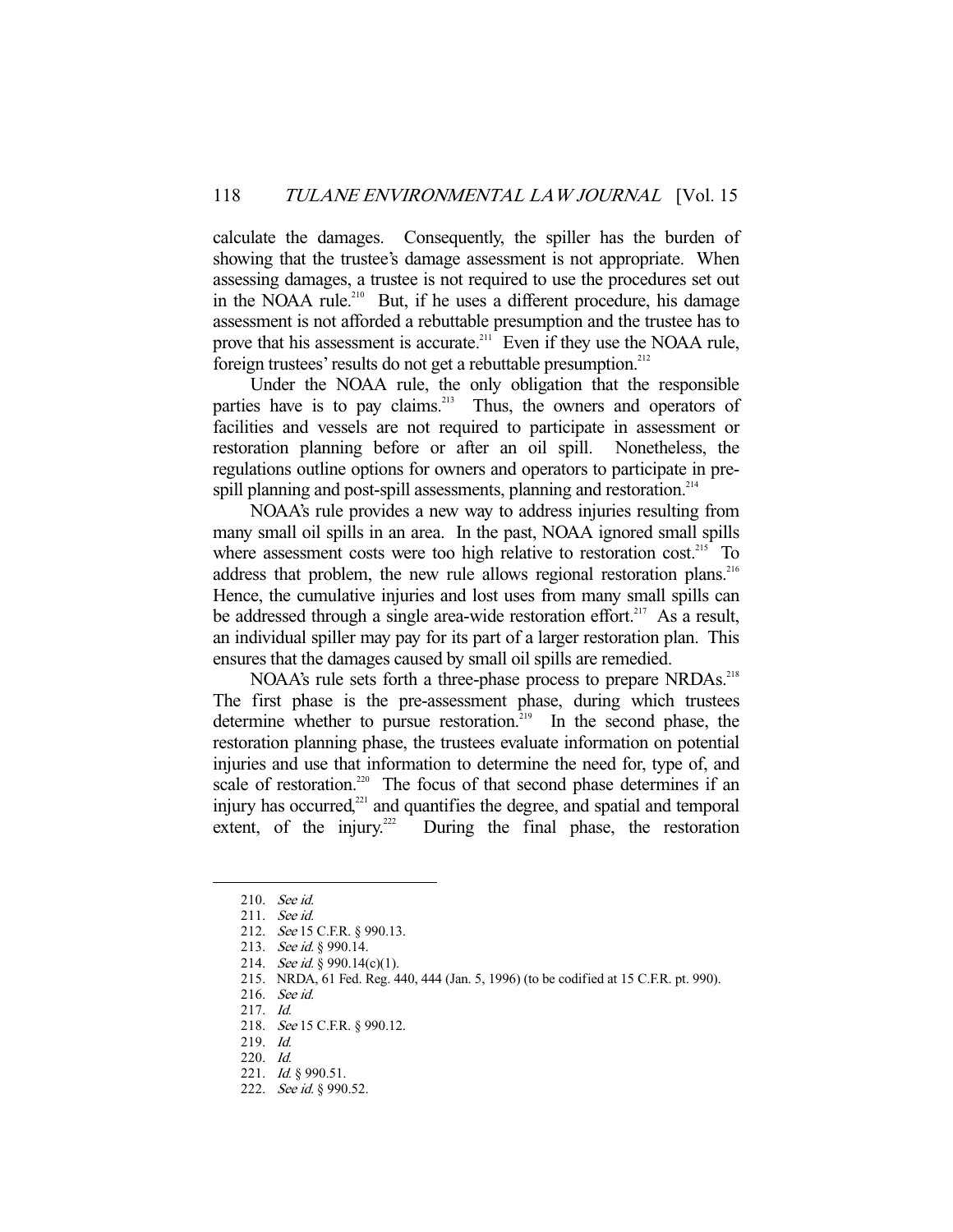implementation phase, the trustees ensure that the restoration plan is implemented.<sup>223</sup>

## 4. Economic Damages

 The OPA deals directly with the issue of the economic impact of an oil spill. The Act expressly recognizes recovery by private parties of economic losses, lost profits and impairment of earning capacity due to an oil spill incident.<sup>224</sup> The legislative history of the OPA suggests that physical injury does not need to accompany a proprietary interest in order for the claimant to recover economic damages.<sup>225</sup>

 Under the OPA, the class of claimants that can recover economic losses may be limited,<sup>226</sup> as the claimant must have suffered some type of foreseeable loss.<sup>227</sup> Application of this principle is demonstrated in *In re* Cleveland Tankers, Inc.<sup>228</sup>

In *Cleveland Tankers*, the M/V JUPITER was unloading gasoline at a dock in the Saginaw River in Bay City, Michigan, when it caught fire and spilled gasoline into the river.<sup>229</sup> The ship partially sank and the Coast Guard closed the channel.<sup>230</sup> Several parties whose business interests were adversely affected by the closure, but did not suffer any property damage, filed claims under the OPA against the owner of the vessel.<sup>231</sup> The court held that the OPA does not allow recovery for economic loss if the claimant does not allege "injury, destruction, or loss" to his property.<sup>232</sup>

 This need to show some type of loss or injury to property may serve to limit the number of potential claimants.<sup>233</sup> Nevertheless, another court has held that the claimant stated a cause of action under the OPA when it lost its right to drill for oil under its platform because of the responsible party's oil spill.<sup>234</sup> In reaching its decision, the court focused on the fact

<sup>223.</sup> See id. § 990.

<sup>224.</sup> See 33 U.S.C. § 2702(b)(2)(B) (1994).

<sup>225.</sup> See H.R. CONF. REP. No. 101-653, at 103 (1989), reprinted in 1990 U.S.C.C.A.N. 779, 781.

<sup>226.</sup> See In re Cleveland Tankers, Inc., 791 F. Supp. 669 (E.D. Mich. 1994).

 <sup>227.</sup> See id.

 <sup>228.</sup> See id.

 <sup>229.</sup> Id. at 670-71.

 <sup>230.</sup> Id. at 671.

<sup>231.</sup> *Id.* at 671.

<sup>232.</sup> *Id.* at 679.

<sup>233.</sup> See Cameron H. Totten, Note, Recovery for Economic Loss Under Robins Dry Dock and the Oil Act of 1990: Sekco Energy, Inc. v. M/V Margaret Chouest, 18 TUL. MAR. L.J. 167, 174-75 (1993).

 <sup>234.</sup> See Sekco Energy, Inc. v. M/V Margaret Chouest, No. CIV. A.92-0420, 1993 WL 322942, at \*1, \*5 (E.D. La. Aug. 13, 1993).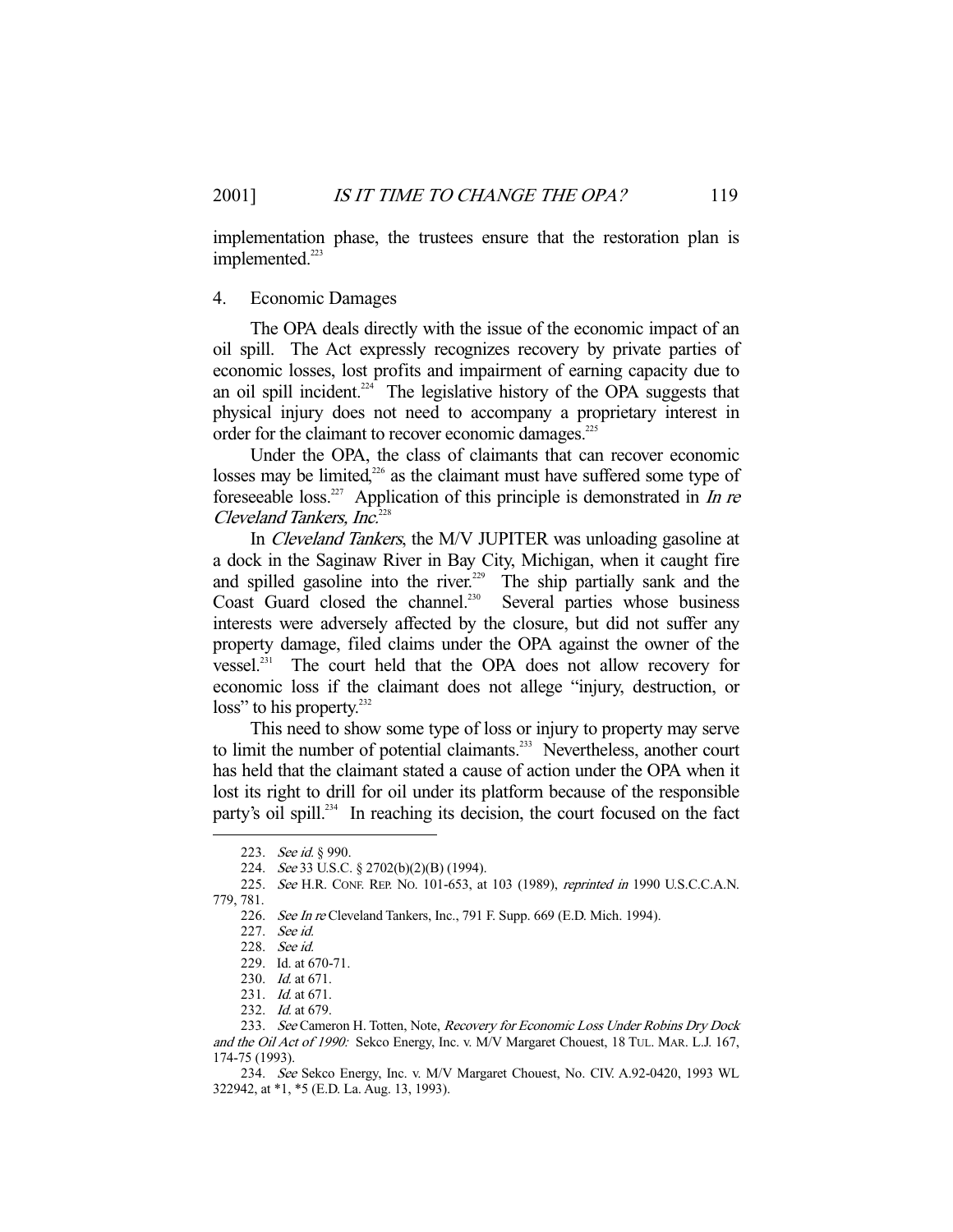that the claimant had an ownership interest in the platform and did not give much consideration to the fact that the claimant's property, the platform, had not sustained any physical damage.<sup>235</sup>

 The OPA's economic damage provisions can be applied in a manner that is fair to all parties involved. This can be accomplished if the courts, in applying the OPA, define some reasonable and predictable limitation upon which claimants may base their claims for recovery of economic losses. Ultimately, the boundaries of the OPA's economic remedy may be derived from traditional causation principles and a strict adherence to "loss of profits and impairment of earning capacity" as the measure of recovery.236 Such an approach would permit recovery of damages by any claimant whose business enterprise was so directly intertwined with the damaged property or resource that the claimant sustained immediate and predictable economic consequences.

## F. Defenses to Liability

 The OPA enumerates limited defenses to liability. A responsible party is not liable for removal costs and damages if the discharge was "solely" caused by an act of God,<sup>237</sup> an act of war, an act or omission of a third party, or a combination of those things.<sup>238</sup> The responsible party has the burden of establishing these limited defenses.<sup>239</sup>

 The OPA provides for third-party liability consistent with the liability of the responsible party when the responsible party establishes that the discharge was solely caused by the act or omission of the third party.<sup>240</sup> In that instance, the third party may be treated as a responsible party.<sup>241</sup> Third-party is narrowly defined to exclude an employee or agent of the responsible party or of a party who acts pursuant to a contract with the responsible party.<sup>242</sup> The responsible party must also establish its own due care and precaution as to foreseeable third-party acts and consequences.<sup>243</sup> A claimant whose gross negligence or willful mis-

 <sup>235.</sup> See id. at \*3.

 <sup>236.</sup> See Cleveland Tankers, 791 F. Supp. at 678.

 <sup>237. &</sup>quot;'[A]ct of God' means an unanticipated grave natural disaster or other natural phenomenon of an exceptional, inevitable, and irresistible character the effects of which could not have been prevented or avoided by the exercise of due care or foresight." 33 U.S.C. § 2701(1) (1994).

 <sup>238.</sup> Id. § 2703(a)(1)-(4).

 <sup>239.</sup> See id.

<sup>240.</sup> See id. § 2702(d)(1)(A).

 <sup>241.</sup> Id.

<sup>242.</sup> See id. § 2703(a)(3).

 <sup>243.</sup> See id.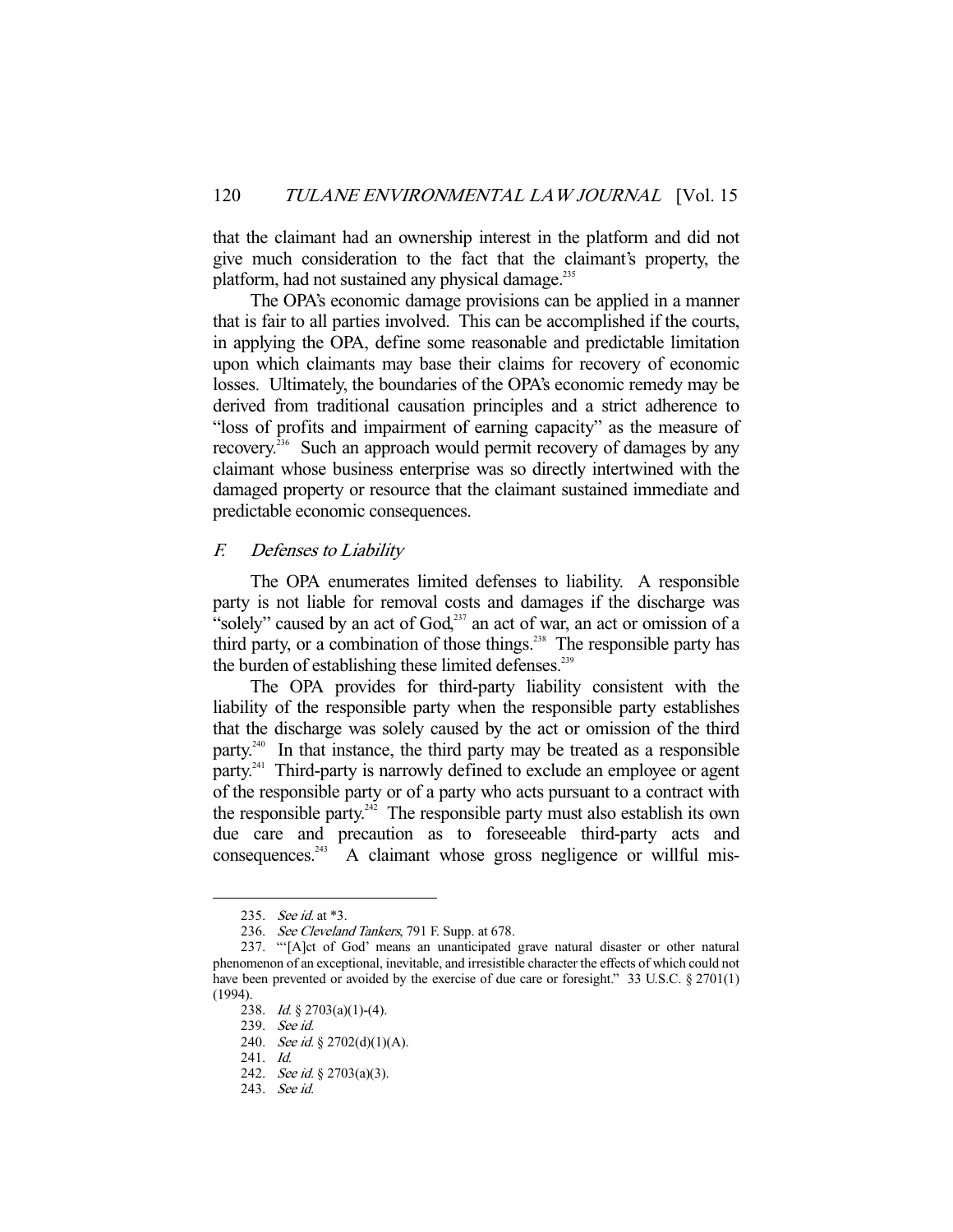conduct caused the incident does not have a cause of action under the  $OPA<sup>244</sup>$ 

 These defenses are not available if the responsible party fails or refuses: (1) to report an incident required by law, (2) to provide reasonable assistance requested by a responsible official in connection with the removal activities, or  $(3)$  to comply with an order issued under the FWPCA provisions or other federal statutes without sufficient cause.<sup>245</sup>

## G. Limits on Liability

 In response to the concerns of persons in the shipping and oil industries, in the final version of the OPA, Congress set new limits on the statutory liability and removal costs incurred by the responsible party.<sup>246</sup> Under the OPA, a party's liability is limited in accordance with the type and size of vessel or facility involved in the spill.<sup>247</sup> One Court concluded that "the congressional decision to limit a vessel owner's liability under the OPA is firmly rooted in economic theory."<sup>248</sup>

 Under the OPA, the owner of a large vessel is exposed to much greater liability than the owner of a small vessel.<sup>249</sup> This liability scheme exposes the party who is in the position to obtain the most benefit from maritime commerce to the greatest amount of liability.<sup>250</sup> For instance, the owner of a large cargo vessel receives a greater benefit from the vessel's commercial activity than the owner of the tug boat which assists with the cargo's vessel's docking procedure.<sup>251</sup> Thus, the owner of the large vessel is in a better position to safeguard against an oil spill or to bear the cost of a spill. By putting the greatest risks of operating a vessel in the navigable waters upon those who receive the greatest benefits from doing so, the OPA's liability scheme allows the costs associated with oil spills to be spread among all those who benefit from maritime commerce, including those who consume products which are shipped from overseas.<sup>252</sup>

<sup>244.</sup> See id. § 2703(b).

<sup>245.</sup> *Id.* § 2703(c)(1)-(3).

 <sup>246.</sup> See id. § 2704.

<sup>247.</sup> See id. § 2704(a).

 <sup>248.</sup> Nat'l Shipping Co. of Saudi Arabia (NSCSA) v. Moran Mid-Atl. Corp., 924 F. Supp. 1436, 1447 n.6 (E.D. Va. 1996).

 <sup>249.</sup> See 33 U.S.C. § 2704(a).

 <sup>250.</sup> NSCSA, 924 F. Supp. at 1447, n.6.

 <sup>251.</sup> See id.

 <sup>252.</sup> See id.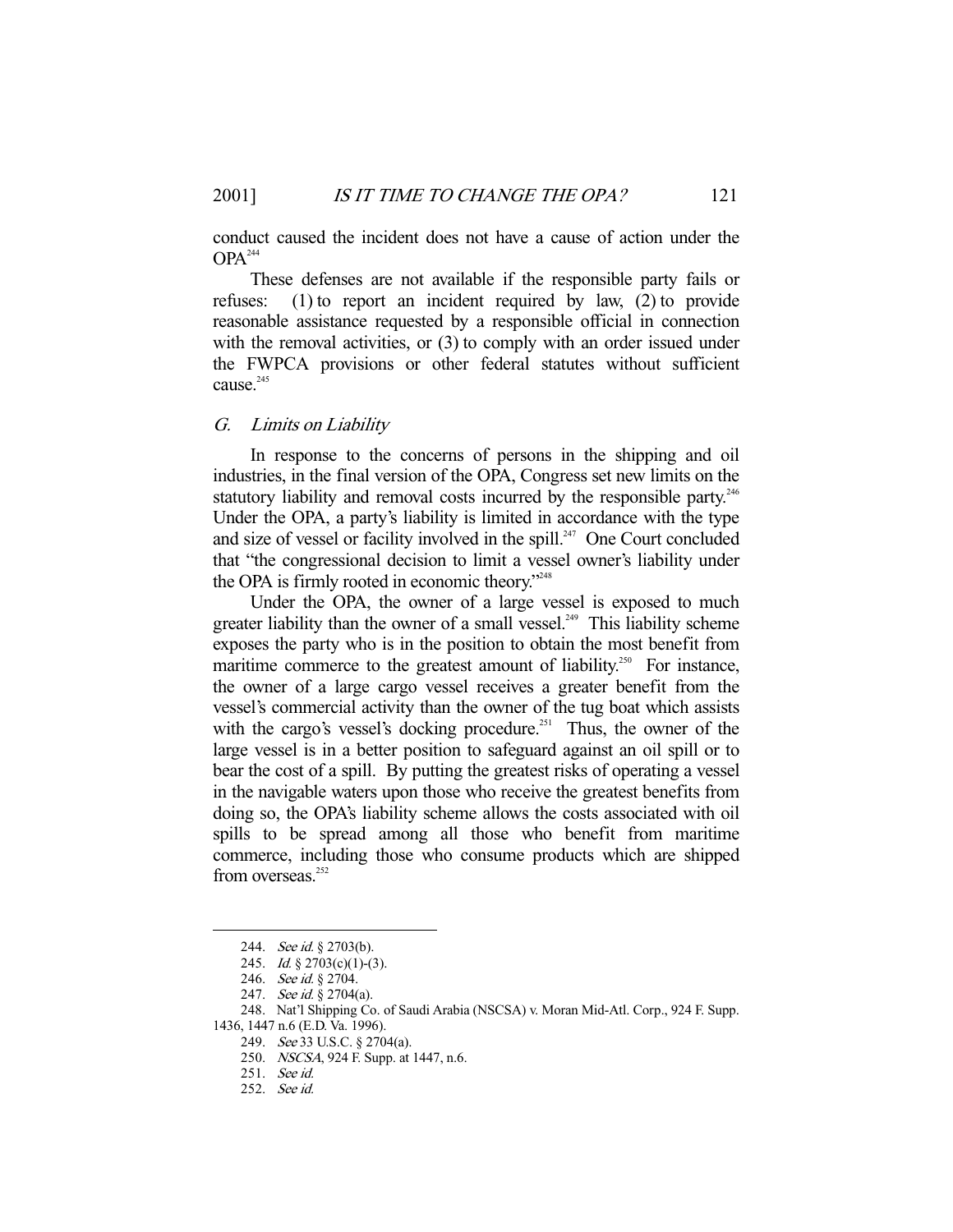For a tank vessel, the responsible party's liability is limited to the greater of  $$1200$  per gross ton<sup>253</sup> or  $$10,000,000$  (if vessel is greater than 3,000 gross tons)<sup>254</sup> or \$2,000,000 (if vessel is 3,000 tons or less).<sup>255</sup> The recovery for damages caused by a nontank vessel is limited to the greater of \$600 per gross ton or \$500,000.<sup>256</sup> When the oil spill involves an offshore facility other than a deepwater port, the responsible party's liability is limited to the total of all removal costs plus  $$75,000,000$ .<sup>257</sup> The liability limit for an oil spill caused by an onshore facility and deepwater port is  $$350,000,000.^{258}$ 

 The responsible party cannot limit his liability under the OPA if the oil spill was proximately caused by the gross negligence or willful misconduct of the responsible party, its agent, employee, or person acting pursuant to a contract with the responsible party.<sup>259</sup> In addition, if the oil spill is caused because one of those parties violated a federal safety, construction, or operation regulation, the responsible party cannot limit his liability under the statute. $260$ 

 Additionally, there is no limitation available if a responsible party who knows, or has reason to know, of the incident refuses or fails to report it.<sup>261</sup> The limitations also do not apply if the responsible party refuses or fails to provide reasonable cooperation and assistance requested by a responsible official in connection with removal activities.<sup>262</sup> The responsible party cannot utilize the limitations if he or she fails, without sufficient cause, to comply with orders issued under the OPA or other federal statutes.<sup>263</sup>

 In order to not appear to be catering to big industry, Congress expanded some liability under the OPA. Congress accomplished this by dealing with the Limitation of Shipowner's Liability Act of 1851  $(LLA).<sup>264</sup>$  The LLA was passed to encourage shipbuilding and induce investment into the shipping industry by limiting the liability of ship owners.<sup>265</sup> Under the LLA, a party could enjoin all pending suits and

 <sup>253. 33</sup> U.S.C. § 2704(a)(1)(A).

 <sup>254.</sup> Id. § 2704(a)(1)(B)(i).

 <sup>255.</sup> Id. § 2704(a)(1)(B)(ii).

 <sup>256.</sup> Id. § 2704(a)(2).

 <sup>257.</sup> Id. § 2704(a)(3).

 <sup>258.</sup> Id. § 2704(a)(4).

<sup>259.</sup> See id. § 2704(c)(1)(A).

<sup>260.</sup> See id. § 2704(c)(1)(B). 261. See id. § 2704(c)(2)(A).

<sup>262.</sup> See id. § 2704(c)(2)(B).

<sup>263.</sup> See id. § 2704(c)(2)(C).

<sup>264.</sup> See 46 U.S.C. App. §§ 181-195 (1994).

 <sup>265.</sup> See Hartford Accident & Indem. Co. v. S. Pac. Co., 273 U.S. 207, 214 (1927).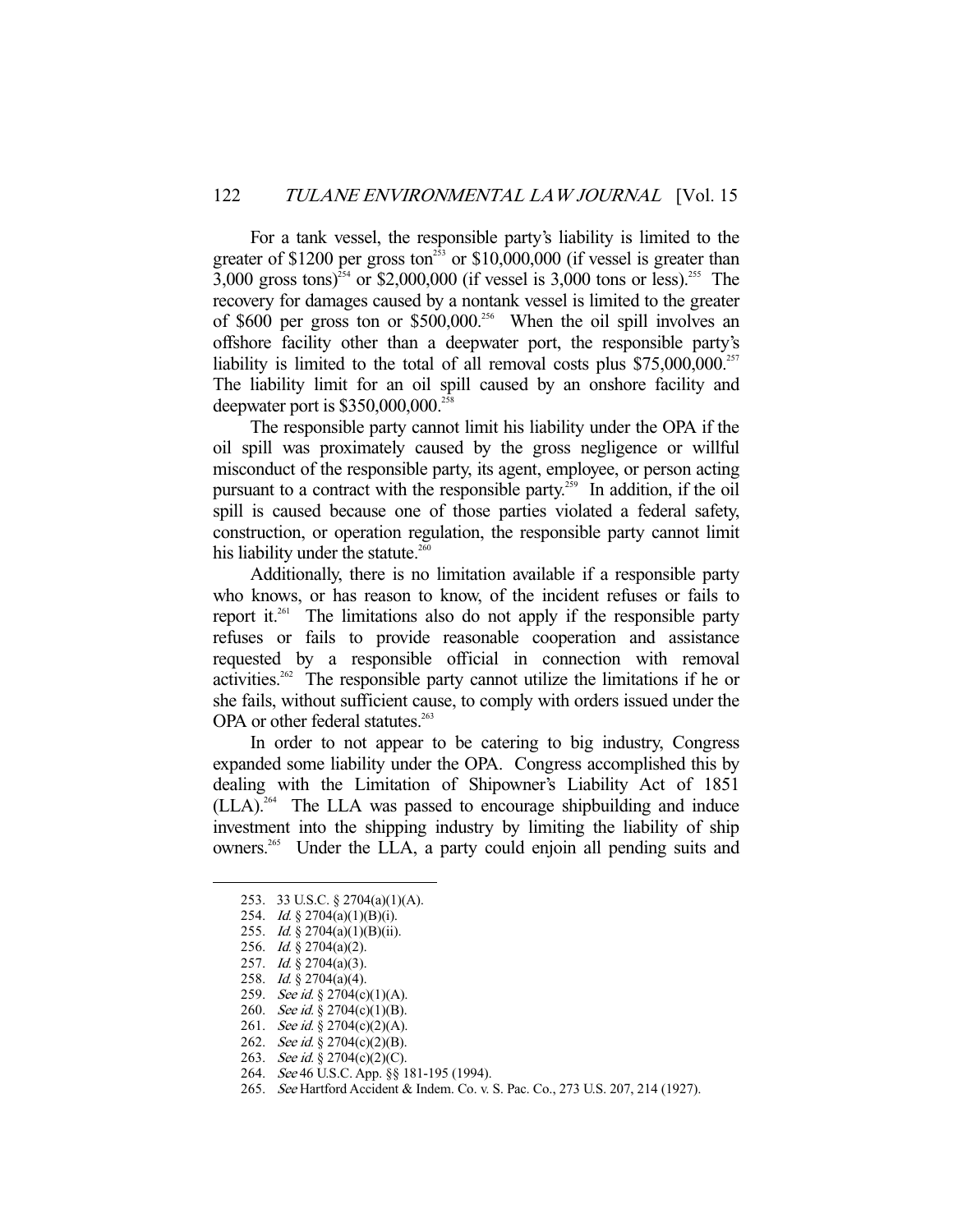compel them to be filed in a special limitation proceeding in order to limit its liability to the value of the vessel and any freight pending.<sup>266</sup>

 In the years prior to the passage of the OPA, the appropriateness of the LLA was questioned. For example, one court indicated that the LLA was merely "a relic of an earlier era."<sup>267</sup> Further, legislative schemes were devised to supersede the LLA and set more realistic liability limits when addressing an oil spill with a major environmental impact.<sup>268</sup>

 The Senate report accompanying the OPA stated that "the 1851 statute virtually eliminates any meaningful liability on the part of the owner or operator and would unravel the balance of liability set forth herein."<sup>269</sup> Therefore, the OPA explicitly supersedes the LLA's liability limits with respect to claims for cleanup costs and damages resulting from a discharge of oil, and establishes its own schedule of liability limits for damages resulting from the oil discharge.<sup>270</sup> The OPA specifically prohibits the use of the LLA by an OPA "responsible party."<sup>271</sup> Moreover, the LLA was superseded as to claims under state oil pollution statutes.<sup> $272$ </sup>

 One of the first cases to address the issue of whether the LLA still applies to claims relating to an oil spill was In re Spray.<sup>273</sup> The case began when, on July 1, 1995, the M/V JAHRE SPRAY, a self-propelled tank vessel owned by a Norwegian company, loaded a full cargo of Rabi light crude from West Africa and headed for Coastal Eagle Point Oil Company (Coastal) refinery in New Jersey.<sup>274</sup> The JAHRE SPRAY transferred the crude to the refinery from July 21 to the late afternoon of July 22.<sup>275</sup> That afternoon, when the transfer was nearly complete, personnel from the vessel observed an increase in wind and ordered a shut down of the vessel's pumps. $276$ 

 Later, after the vessel was struck by sudden high winds and heavy rain, it gradually moved off the dock.<sup>277</sup> At that time, two cargo hoses and

 <sup>266. 46</sup> U.S.C. app. §§ 183, 186.

 <sup>267.</sup> See Esta Later Charters, Inc. v. Ignacio, 875 F.2d 234, 239 (9th Cir. 1989).

 <sup>268.</sup> See, e.g., In re Glacier Bay, 944 F.2d 577 (9th Cir. 1991) (dismissing complaint for limitation or exoneration of liability pursuant to LLA because TAPAA implicitly repealed application of LLA in regard to transportation of trans-Alaskan oil).

 <sup>269.</sup> S. REP. NO. 101-94, at 4 (1989), reprinted in 1990 U.S.C.C.A.N. 722, 736.

<sup>270.</sup> See 33 U.S.C. § 2704 (1994); see also Bouchard Transp. Co. v. Updegraff, 147 F.3d 1344, 1347 (11th Cir. 1998).

 <sup>271. 33</sup> U.S.C. § 2704.

 <sup>272.</sup> The OPA explicitly permits states to adopt laws imposing additional liability for oil spills above the liability limits established by the OPA and the LLA. Id.  $\S 2718(c)(1)$ .

<sup>273.</sup> In re Spray, No. 95-3495, 1996 WL 451315, at \*1 (D.N.J. Aug. 5, 1996).

 <sup>274.</sup> Id.

 <sup>275.</sup> Id.

 <sup>276.</sup> Id.

 <sup>277.</sup> Id.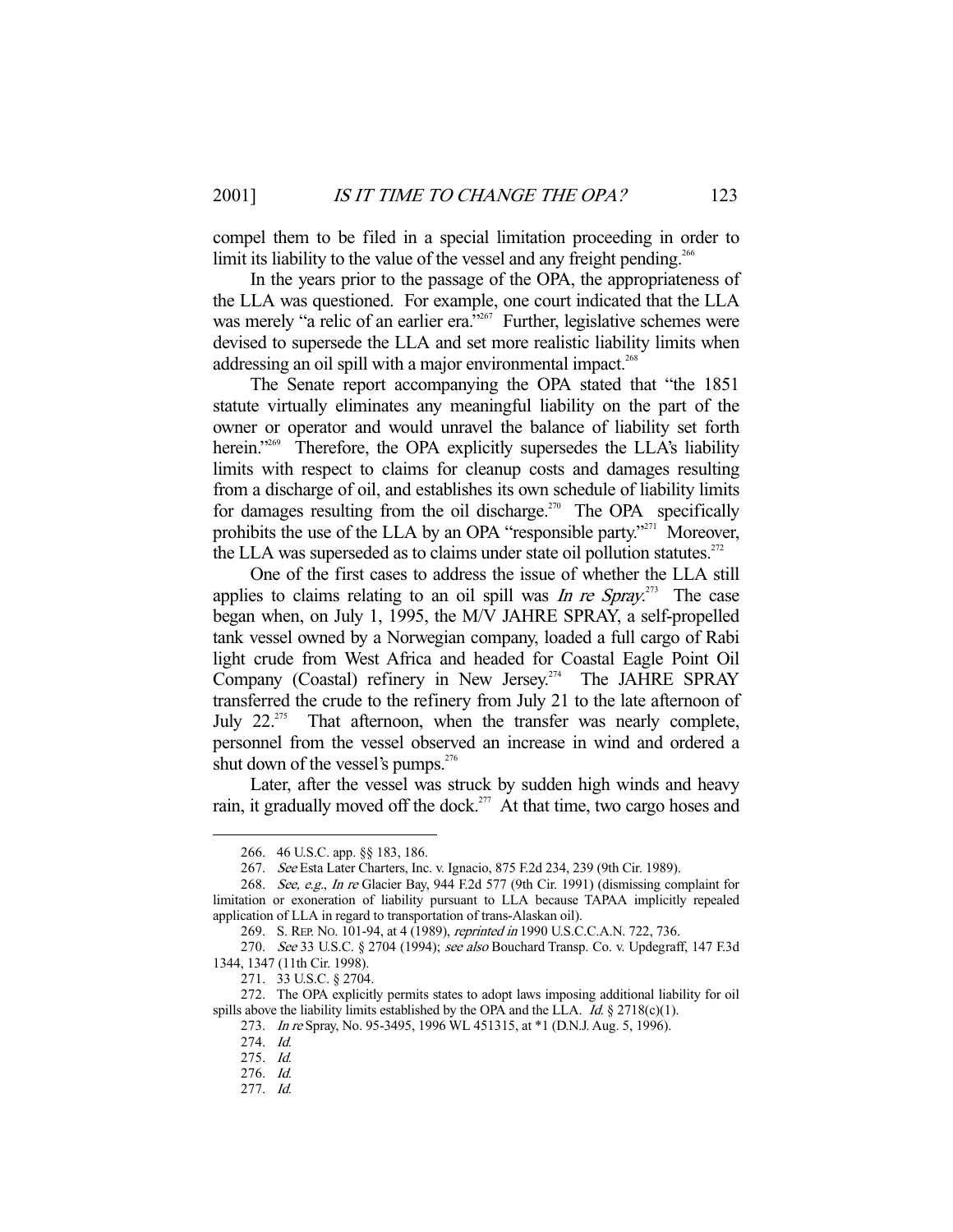one bunker hose were connected to the shore manifold.<sup>278</sup> As the vessel was blown off berth, the three hoses parted and approximately 1000 barrels of oil flowed into the Delaware River from the Coastal facility onshore.279 A small amount of oil also flowed from the vessel into the river.<sup>280</sup>

 On July 26, 1995, Coastal filed a complaint seeking exoneration from, or limitation of, liability pursuant to the  $LLA$ <sup>281</sup>. The plaintiffs conceded that those who fall within the category of "responsible parties" or "sole cause third parties" under the OPA are not entitled to limit their liability under LLA for claims raised under OPA, but contended that they were neither the discharger, nor a sole cause third party, as defined by the OPA.<sup>282</sup> The court determined that the plaintiffs' classification was irrelevant.<sup>283</sup> It held that, in light of the plain meaning of the OPA and its legislative history, the LLA does not apply to claims relating to an oil spill. $^{284}$ 

 In a more recent case, the court examined the interaction between the OPA and the  $LLA$ <sup>285</sup> In determining that the OPA explicitly superseded the LLA, the court stated that "a plain reading of [the OPA] suggests that the OPA repealed the [LLA] with respect to removal cost and damages claims against responsible parties."<sup>286</sup> In supporting its decision, the court concluded that at least four provisions of the OPA unequivocally revoked the LLA with respect to certain types of claims.<sup>287</sup> One provision of the OPA repealed the LLA "as to third parties solely responsible for an [oil] spill."<sup>288</sup> A second provision of the Act repealed the LLA "as to state and local statutory remedies."<sup>289</sup> Another OPA provision repealed the LLA "as to additional liability imposed by the United States, any state, or political subdivision."<sup>290</sup> The OPA also repealed the LLA "as to fines and penalties."<sup>291</sup>

 <sup>278.</sup> Id.

 <sup>279.</sup> Id.

 <sup>280.</sup> Id.

<sup>281.</sup> *Id.* at \*2.

 <sup>282.</sup> Id.

 <sup>283.</sup> Id. at \*5.

<sup>284.</sup> *Id.* at \*3-\*5.

<sup>285.</sup> See In re Metlife Capital Corp., 132 F.3d 818 (1st Cir. 1997).

 <sup>286.</sup> See id. at 821.

 <sup>287.</sup> Id.

 <sup>288.</sup> Id. (citing 33 U.S.C. § 2702(d)(1)(A) (1994)).

 <sup>289.</sup> Id. (citing 33 U.S.C. § 2718(a)).

<sup>290.</sup> *Id.* (citing 33 U.S.C. § 2718(c)(1)).

<sup>291.</sup> *Id.* (citing 33 U.S.C. § 2718(c)(2)).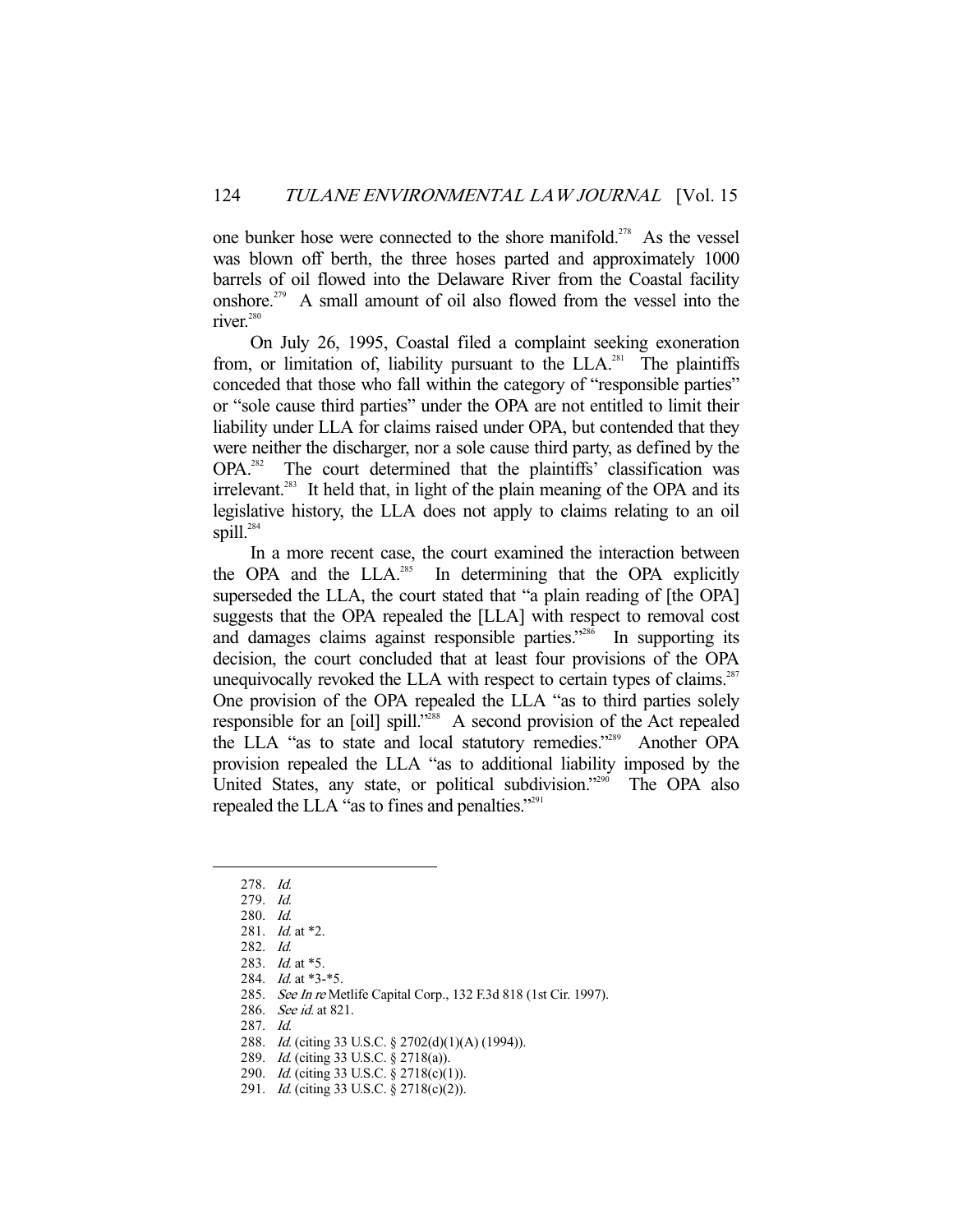The court also decided that the LLA had been repealed by implication.<sup>292</sup> The court reasoned that, since key provisions of the LLA and the OPA are inconsistent, the OPA, the later statute, should control.<sup>293</sup> For example, the first inconsistency noted by the court was that "the LLA limits the shipowner's liability to the post-accident value of the vessel plus pending freight, $294}$  while the OPA contemplates a strict liability regime with statutory limits of at least \$2 million for tank vessels and \$5 million for all other vessels."295 The Court also pointed out that the provisions on jurisdiction in the two Acts conflict.<sup>296</sup> Proceedings under the LLA can only be held in federal court, $297$  whereas, OPA claims can be litigated in federal or state court.<sup>298</sup>

## IV. THE OPA: ARE CHANGES NEEDED?

 When Congress passed the OPA, one of its principle goals was to create a comprehensive oil pollution liability scheme.<sup>299</sup> Congress achieved that goal by consolidating several disparate federal oil spill liability statutes into one comprehensive statute that sets out the liability for oil spills.<sup>300</sup> The end result was a legal regime that promotes efficiency and judicial economy. For example, the parties involved in an oil spill have to consult only one authority to determine their rights and responsibilities. Nonetheless, after more than 4380 days, the statute needs to be checked to see if changes are necessary. The statute was passed in response to the EXXON VALDEZ oil spill.<sup>301</sup> Thus, the benchmark for evaluating its effectiveness is if it contains the liability provisions necessary to deal with a similar type of incident.

 The OPA provides the government access to a permanent domestic fund for removal operations.<sup>302</sup> The fund allows the government to undertake removal operations in emergency situations or when the responsible party fails to clean up the spill.<sup>303</sup> Congress established the OPA fund because the funds available under pre-OPA statutes contained

 <sup>292.</sup> Id.

 <sup>293.</sup> Id.

<sup>294.</sup> *Id.*; see 46 U.S.C. app. § 183(a) (1994).

 <sup>295.</sup> In re Metlife, 132 F.3d at 822; see 33 U.S.C. §§ 2702, 2704.

<sup>296.</sup> See In re Metlife, 132 F.3d at 822.

<sup>297.</sup> See id. (citing In re Dammers & Vanderheide & Scheepvaart Maats Christina B.V., 836 F.2d 750, 755 (2d Cir. 1988)).

 <sup>298.</sup> In re Metlife, 132 F.3d at 822; see 33 U.S.C. § 2717(b)-(c).

<sup>299.</sup> Jones, *supra* note 99, at 10,334.

 <sup>300.</sup> Id. at 10,337.

 <sup>301.</sup> See Swanson, supra note 32, at 142.

 <sup>302. 33</sup> U.S.C. § 1321(5).

 <sup>303.</sup> Id. § 1321(c).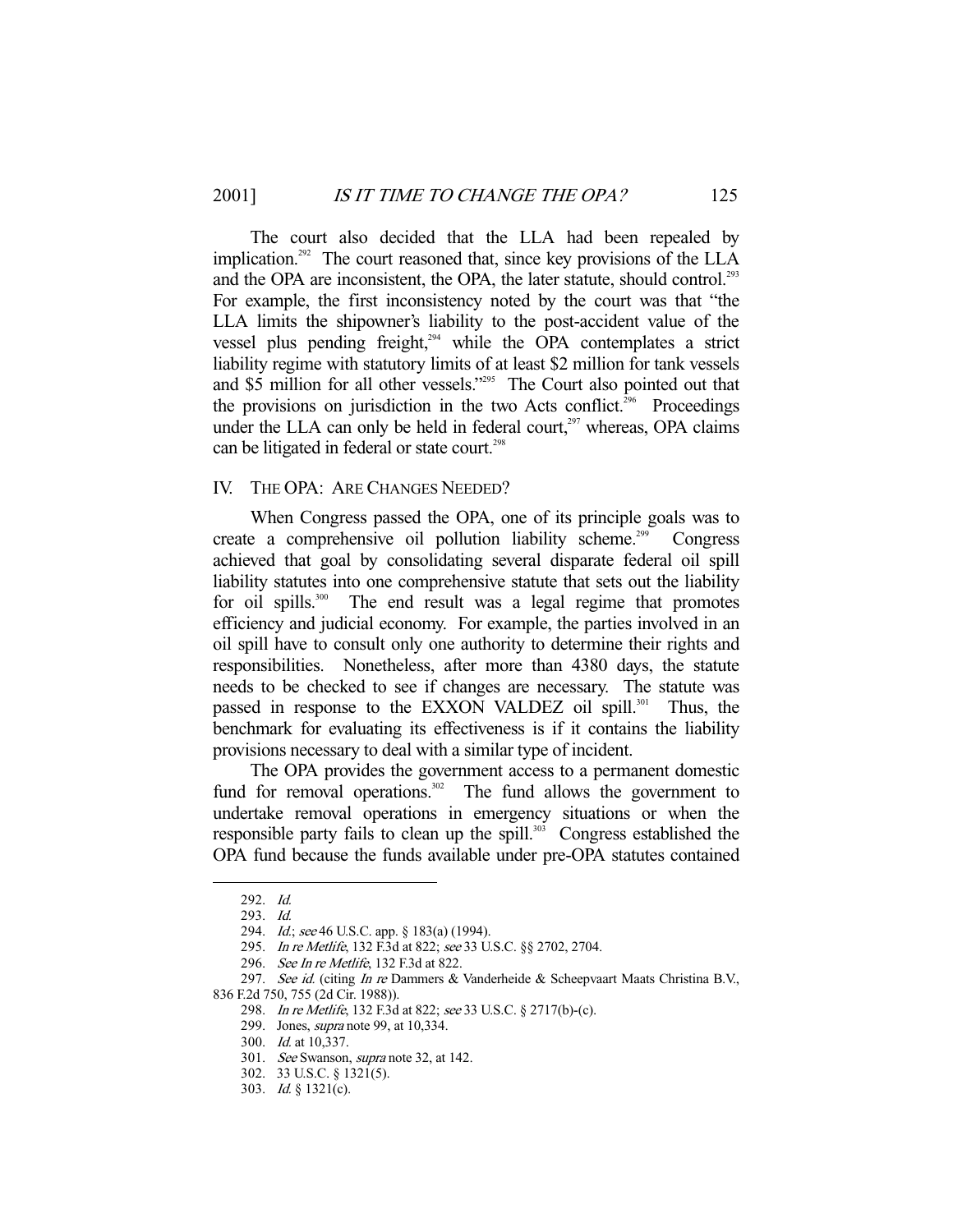inadequate resources to fund the cleanup of a major oil spill.<sup>304</sup> It is important that the fund contain enough financial resources because there probably will be major oil spills in the future and there are few, if any, responsible parties who can afford to spend the amount of money that Exxon did. $305$  Consequently, the government will be forced to contribute to the removal operations.

 The current financial resources available under the OPA are not sufficient to clean up an oil spill the size of the EXXON VALDEZ oil spill. The magnitude of efforts of state and federal governments, the public, and Exxon to contain and clean up the spill, rescue wildlife, and study the effects of the spill was unprecedented.<sup>306</sup> The cleanup effort cost Exxon more than \$2 billion over four years.<sup>307</sup> In September of 1991, Exxon entered into a consent decree with the governments of the United States and Alaska to settle all pending civil and criminal matters arising out of the oil spill. $308$ 

 Over ten years after the oil spill, the environment in Bligh Reef still bears the scars. In its February 1999 status report, the Exxon Valdez Oil Spill Trustee Council reported that of twenty-three species of living things adversely affected by the disaster only two—the bald eagle and the river otter—are fully recovered.<sup>309</sup> The fish that provided the livelihood for the sound are still recovering. Thus, limited commercial fishing has been allowed to resume after several years of closure. However, the fishing income has been cut in half, from an annual high of \$80 million the year before the spill to less than \$40 million in 2000.<sup>310</sup> Thus, before Congress agrees to allow drilling in Alaska, it needs to implement systems to increase the amount of money available in the fund.

 The OPA attempts to fairly distribute liability. By making the amount of liability dependent upon the size of the vessel, the OPA tries to ensure that parties gaining the most benefit from oil transportation have

 <sup>304.</sup> See Esta Later Charters, Inc. v. Ignacio, 875 F.2d 234 (9th Cir. 1989).

<sup>305.</sup> See infra text accompanying note 307.

<sup>306.</sup> See Hodgson, supra note 109, at 4.

 <sup>307.</sup> Id. at 4. The fishing communities near the spill area sued Exxon and, on September 16, 1994, the jury awarded them \$5 billion in punitive damages. See In re Exxon Valdez, 229 F.3d 790, 794 (9th Cir. 2000). Exxon's motion to set aside the judgment was denied. In re Exxon Valdez, A89-0095-CV, 1995 WL 527989, at \*5 (D. Alaska Jan. 27, 1995).

<sup>308.</sup> See Eyak Native Vill. v. Exxon Corp., 25 F.3d 775 (9th Cir. 1994), cert. denied, 513 U.S. 1102 (1994).

 <sup>309.</sup> See McFadden, supra note 9, at http://www.msnbc.com/news/252314.asp.

 <sup>310.</sup> George Lewis, Alaska Lives With an Unwanted Legacy, MSNBC, at http://www. msnbc.com/news/252495.asp (Mar. 24, 2001).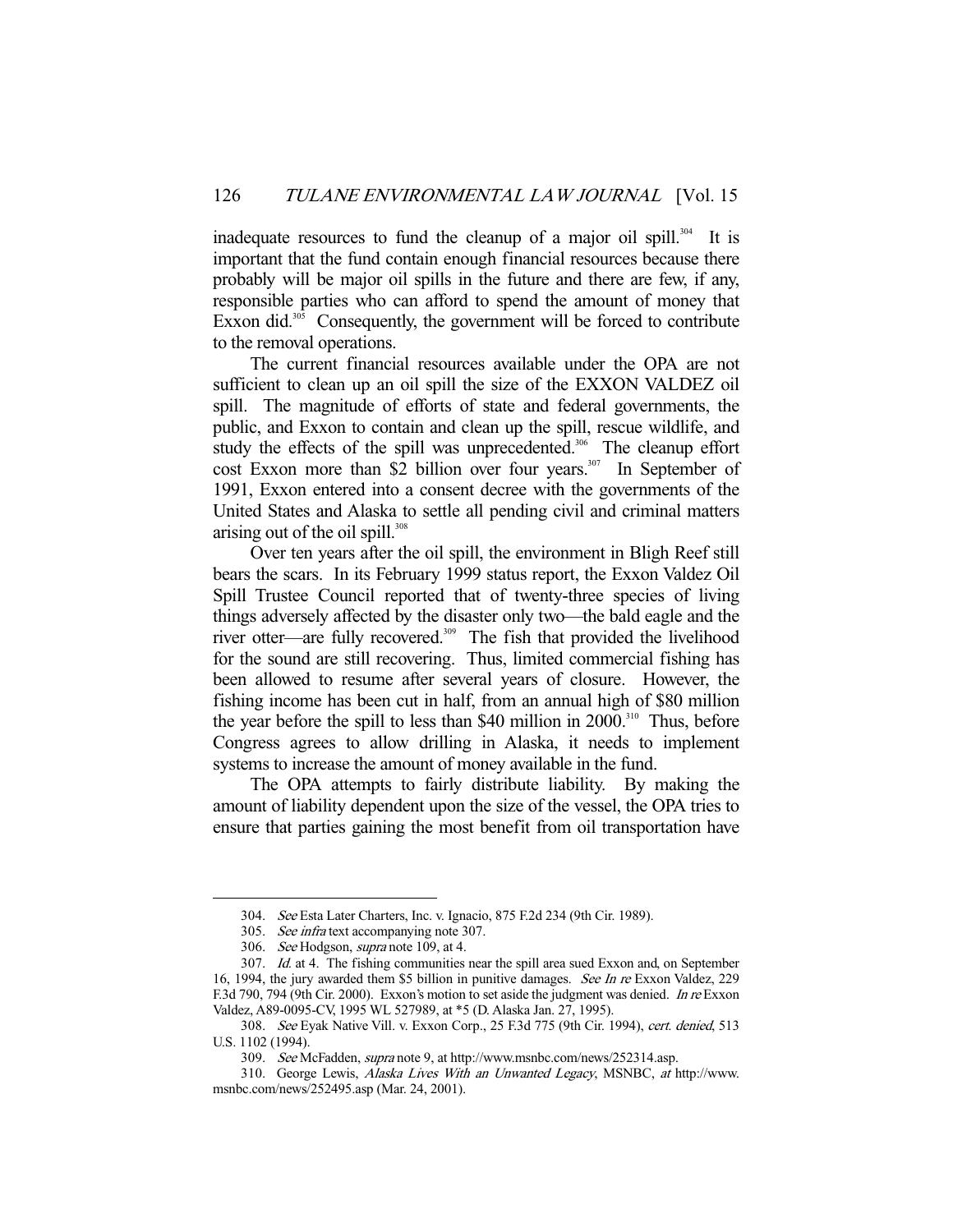the most responsibility for keeping the navigable waters clean.<sup>311</sup> Further, the fact that the OPA repealed the LLA, with regard to oil spills, shows that Congress was serious about making parties who pollute pay for the damage they cause to the environment.<sup>312</sup> However, the current liability caps under the OPA are too low. Thus, if another EXXON VALDEZ-size oil spill occurs, the federal government will be forced to cover the cost of cleaning up the damage. For instance, had Exxon been allowed to limit its liability, Prince William Sound would be in worse environmental shape than it is now. Therefore, Congress should consider removing or increasing the liability allowance under the OPA.

 The OPA does not preempt state oil pollution laws or specify a single forum for the adjudication of claims.<sup>313</sup> Because different state statutes have different liability standards from each other, and, in some cases, from the federal statutes, the responsible party will be unable to predict the possible outcome of its case.<sup>314</sup> As a result, Congress has failed to achieve its goal of creating a more comprehensive and predictable liability regime. Because states can institute liability standards that go beyond what is mandated by the OPA, the current liability regime is not much different from the one that existed prior to the passage of the OPA. In order to establish uniformity, Congress should change the OPA so that it preempts state oil pollution laws. The lack of a designated forum may lead to forum shopping. It could also lead to a lack of judicial economy because judges will not be able to gain expertise in dealing with the OPA. Hence, Congress should change the OPA to indicate that all claims under the Act must be filed in federal court since the liability regime is created by a federal statute.

 The impact of the OPA is weakened by the Act's exclusion of discharges of oil from public vessels. Under the OPA, the definition of "public vessel" is extremely broad. It includes vessels the government owns and those the government charters.<sup>315</sup> This expansive definition could allow numerous vessels to escape liability for damage caused by oil spills. If oil drilling is allowed in the Arctic National Wildlife Refuge, the OPA may have to be amended to place some liability on public vessels in order to encourage the government to take extra care in the area. In the alternative, Congress should limit the definition of public

 <sup>311.</sup> Nat'l Shipping Co. of Saudi Arabia v. Moran Mid-Atl. Corp., 924 F. Supp. 1436, 1447 n.6 (E.D. Va. 1996).

 <sup>312.</sup> See 33 U.S.C. § 2718 (1994).

<sup>313.</sup> See Vickers, supra note 71, at 410-11.

 <sup>314.</sup> See id.

 <sup>315. 33</sup> U.S.C. § 2701(29).